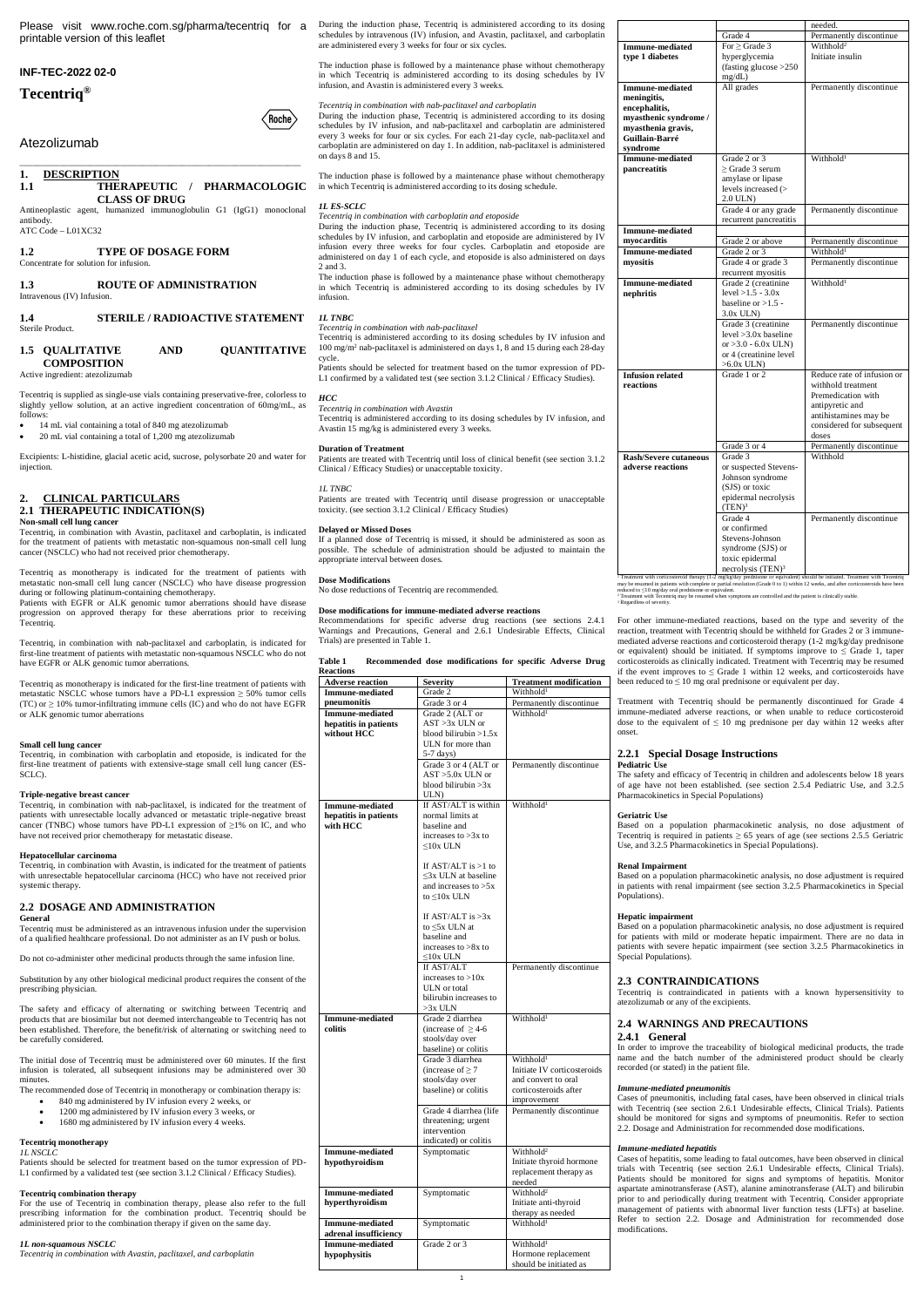#### *Immune-mediated colitis*

Cases of diarrhea or colitis have been observed in clinical trials with Tecentriq (see section 2.6.1 Undesirable effects, Clinical Trials). Patients should be monitored for signs and symptoms of colitis. Refer to section 2.2. Dosage and Administration for recommended dose modifications.

## *Immune-mediated endocrinopathies*

Hypothyroidism, hyperthyroidism, adrenal insufficiency and type 1 diabetes mellitus, including diabetic ketoacidosis, have been observed in clinical trials with Tecentriq (see section 2.6.1 Undesirable effects, Clinical Trials). Patients should be monitored for clinical signs and symptoms of endocrinopathies. Monitor thyroid function prior to and periodically during treatment with Tecentriq. Consider appropriate management of patients with abnormal thyroid function tests at baseline. Patients with abnormal thyroid function tests who are asymptomatic may receive Tecentriq. Refer to section 2.2. Dosage and Administration for recommended dose modifications.

## *Immune-mediated meningoencephalitis*

Meningoencephalitis has been observed in clinical trials with Tecentriq (see section 2.6.1 Undesirable effects, Clinical Trials). Patients should be monitored for clinical signs and symptoms of meningitis or encephalitis. Refer to section 2.2. Dosage and Administration for recommended dose modifications.

### *Immune-mediated neuropathies*

Myasthenic syndrome/myasthenia gravis or Guillain-Barré syndrome, which may be life threatening, were observed in patients receiving Tecentriq (see section 2.6.1 Undesirable effects, Clinical Trials). Patients should be monitored for symptoms of motor and sensory neuropathy. Refer to section 2.2. Dosage and Administration for recommended dose modifications.

#### *Immune-mediated pancreatitis*

Pancreatitis, including increases in serum amylase and lipase levels, has been observed in clinical trials with Tecentriq (see section 2.6.1 Undesirable effects, Clinical Trials). Patients should be closely monitored for signs and symptoms that are suggestive of acute pancreatitis. Refer to section 2.2. Dosage and Administration for recommended dose modifications.

#### *Immune-mediated myocarditis*

Myocarditis has been observed in clinical trials with Tecentriq (see section 2.6.1 Undesirable effects, Clinical Trials). Patients should be monitored for signs and symptoms of myocarditis. Myocarditis may also be a clinical manifestation of myositis and should be managed accordingly. Refer to section 2.2. Dosage and Administration for recommended dose modifications.

Patients with autoimmune disease were excluded from clinical trials with Tecentriq. In the absence of data, Tecentriq should be used with caution in patients with autoimmune disease, after assessment of the potential risk-benefit.

#### *Immune-mediated myositis*

Cases of myositis, including fatal cases, have been observed in clinical trials with Tecentriq (see section 2.6.1 Undesirable effects, Clinical Trials). Patients should be monitored for signs and symptoms of myositis. Patients with possible myositis should be monitored for signs of myocarditis. Refer to section 2.2. Dosage and Administration for recommended dose modifications.

#### *Immune-mediated nephritis*

Nephritis has been observed in clinical trials with Tecentriq (see section 2.6.1 Undesirable effects, Clinical Trials). Patients should be monitored for changes in renal function. Refer to section 2.2. Dosage and Administration for recommended dose modifications.

#### *Infusion related reactions*

Infusion related reactions (IRRs) have been observed in clinical trials with Tecentriq (see section 2.6.1 Undesirable effects, Clinical Trials). Refer to section 2.2. Dosage and Administration for recommended dose modifications.

#### *Immune-mediated severe cutaneous adverse reactions*

Immune-mediated severe cutaneous adverse reactions (SCARs), including cases of Stevens-Johnson syndrome (SJS) and toxic epidermal necrolysis (TEN), have been reported in patients receiving Tecentriq. Patients should be monitored for suspected severe skin reactions and other causes should be excluded. Based on the severity of the adverse reaction, Tecentriq should be withheld for Grade 3 skin reactions until recovery to Grade  $\leq 1$  or permanently discontinued for Grade 4 skin reactions, and corticosteroids should be administered (see Section 2.2).

No overall differences in safety or efficacy were observed between patients  $\geq 65$ years of age and younger patients (see sections 2.2.1 Special Dosage Instructions, and 3.2.5 Pharmacokinetics in Special Populations).

The corresponding frequency category for each adverse drug reaction is based on the following convention: very common ( $\geq 1/10$ ), common ( $\geq 1/100$  to  $\lt 1/10$ ), uncommon ( $\geq$ 1/1,000 to <1/100), rare ( $\geq$ 1/10,000 to <1/1,000), very rare  $(<1/10,000)$ .

For suspected SCARs, patients should be referred to a specialist for further diagnosis and management. Tecentriq should be withheld for patients with suspected SJS or TEN. For confirmed SJS or TEN, Tecentriq should be permanently discontinued.

Caution should be used when considering the use of Tecentriq in a patient who has previously experienced a severe or life-threatening skin adverse reaction on prior treatment with other immune-stimulatory anticancer agents.

#### *Other immune-mediated adverse reactions*

Haemolytic anaemia

## *Special populations*

### *Embryofetal toxicity*

Based on the mechanism of action, the use of Tecentriq may cause fetal harm. Animal studies have demonstrated that inhibition of the PD-L1/PD-1 pathway can lead to increased risk of immune-mediated rejection of the developing fetus resulting in fetal death.

Pregnant women should be advised of the potential risk to the fetus. Women of childbearing potential should be advised to use highly effective contraception during treatment with Tecentriq and for 5 months after the last dose (see sections 2.5.1 Females and Males of Reproductive Potential, and 3.3.4 Reproductive Toxicity).

## *Infection*

Severe infections have been observed in clinical trials with Tecentriq. Monitor patients for signs and symptoms of infection and treat with antibiotics for suspected or confirmed bacterial infections. Withhold Tecentriq for  $\geq$  Grade 3 infection.

### *Ocular Inflammatory Toxicity*

Ocular inflammatory toxicity has been observed in clinical trials with Tecentriq. Withhold Tecentriq for moderate and permanently discontinue for severe ocular inflammatory toxicity.

## **2.4.2 Drug Abuse and Dependence**

No data to report.

## **2.4.3 Ability to Drive and Use Machines**

No studies on the effects on the ability to drive and to use machines have been performed.

## **2.5 USE IN SPECIAL POPULATIONS**

## **2.5.1 Females and Males of Reproductive Potential** *Fertility*

Based on animal studies, Tecentriq may impair fertility in females of reproductive potential while receiving treatment (see section 3.3.3 Impairment of Fertility).

## *Contraception*

Female patients of childbearing potential should use highly effective contraception and take active measures to avoid pregnancy while undergoing Tecentriq treatment and for at least 5 months after the last dose (see sections 2.4.1 Warnings and Precautions, General, and 3.3.4 Reproductive Toxicity).

## **2.5.2 Pregnancy**

There are no clinical studies of Tecentriq in pregnant women. Tecentriq is not recommended during pregnancy unless the potential benefit for the mother outweighs the potential risk to the fetus (see section 3.3.4 Reproductive Toxicity).

#### *Labor and Delivery*

The use of Tecentriq during labor and delivery has not been established.

#### **2.5.3 Lactation**

It is not known whether Tecentriq is excreted in human breast milk. No studies have been conducted to assess the impact of Tecentriq on milk production or its presence in breast milk. As the potential for harm to the nursing infant is unknown, a decision must be made to either discontinue breast-feeding or discontinue Tecentriq therapy.

## **2.5.4 Pediatric Use**

Tecentriq is not approved for use in patients under the age of 18 years. The safety and efficacy of Tecentriq in this population has not been established. Tecentriq did not demonstrate clinical benefit in pediatric patients in a clinical trial. (see section 3.2.5 Pharmacokinetics in Special Populations)

### **2.5.5 Geriatric Use**

#### **2.5.6 Renal Impairment**

See sections 2.2.1 Special Dosage Instructions and 3.2.5 Pharmacokinetics in Special Populations.

## **2.5.7 Hepatic Impairment**

See sections 2.2.1 Special Dosage Instructions and 3.2.5 Pharmacokinetics in Special Populations.

## **2.6 UNDESIRABLE EFFECTS**

## **2.6.1 Clinical Trials**

### **Tecentriq monotherapy**

The safety of Tecentriq monotherapy is based on pooled data in 3178 patients with multiple tumor types, with supporting data from the estimated cumulative exposure in >13000 patients across all clinical trials. Table 2 summarizes the adverse drug reactions (ADRs) that have been reported in association with the use of Tecentriq.

| <b>Table 2</b> | Summary of adverse reactions occurring in patients treated |  |  |  |
|----------------|------------------------------------------------------------|--|--|--|
|                | with Tecentriq monotherapy in clinical trials              |  |  |  |

| ADR (MedDRA)                                                |                | Tecentriq $(n=3178)$        |                |              |
|-------------------------------------------------------------|----------------|-----------------------------|----------------|--------------|
| <b>System Organ Class</b>                                   | All Grades     | Grade 3 - 4                 | Grade 5        | Frequency    |
|                                                             | (% )           |                             |                | Category     |
|                                                             |                | (% )                        | $(\% )$        | (All Grades) |
| <b>Blood and Lymphatic System Disorders</b>                 |                |                             |                |              |
| Thromboc ytopenia <sup>n</sup>                              | 116            | 27                          | $\Omega$       | Common       |
|                                                             | (3.7%)         | $(0.8\%)$                   | $(0\%)$        |              |
| <b>Cardiac Disorders</b>                                    |                |                             |                |              |
| Myocarditis <sup>a</sup>                                    |                |                             |                |              |
|                                                             |                |                             |                | Rare         |
| <b>Endocrine Disorders</b>                                  |                |                             |                |              |
| Hypothyroidism <sup>b</sup>                                 | 164 (5.2%)     | 6                           | $\mathbf{0}$   | Common       |
|                                                             |                | (0.2%)                      | $(0\%)$        |              |
| Hyperthyroidism <sup>c</sup>                                | 30             | 1                           | $\mathbf{0}$   | Uncommon     |
|                                                             | $(0.9\%)$      | $(\le 0.1\%)$               | $(0\%)$        |              |
| Adrenal                                                     | 11 (0.3%)      | 2                           | $\mathbf{0}$   | Uncommon     |
| insufficiency <sup>d</sup>                                  |                | $(\leq 0.1\%)$              | $(0\%)$        |              |
| Hypophysitisy                                               | $\overline{c}$ | $\mathbf{0}$                | $\mathbf{0}$   | Rare         |
|                                                             | $(\leq 0.1\%)$ | $(0\%)$                     | $(0\%)$        |              |
| Diabetes mellitus <sup>e</sup>                              | 10             |                             | 0              | Uncommon     |
|                                                             | $(0.3\%)$      | $(0.2\%)$                   |                |              |
|                                                             |                |                             | $(0\%)$        |              |
| <b>Gastrointestinal Disorders</b>                           |                |                             |                |              |
| Diarrhea <sup>o</sup>                                       | 626            | 36                          | $\overline{0}$ | Very         |
|                                                             | (19.7%)        | $(1.1\%)$                   | (0%)           | Common       |
| Dysphagia                                                   | 82             | 16                          | $\theta$       | Common       |
|                                                             | $(2.6\%)$      | $(0.5\%)$                   | $(0\%)$        |              |
| Colitis <sup>f</sup>                                        | 34             | 18                          | $\Omega$       | Common       |
|                                                             | $(1.1\%)$      | $(0.6\%)$                   | $(0\%)$        |              |
| Nausea                                                      | 747            | 35                          | $\Omega$       | Very         |
|                                                             | (23.5%)        |                             | $(0\%)$        | Common       |
| Vomiting                                                    | 477            | $\frac{(1.1\%)}{26(0.8\%)}$ | $\mathbf{0}$   | Very         |
|                                                             | $(15.0\%)$     |                             | $(0\%)$        | Common       |
|                                                             | 268 (8.4%)     |                             | $\overline{0}$ |              |
| Abdominal pain                                              |                | 34 (1.1%)                   |                | Common       |
|                                                             |                |                             | (0%)           |              |
| Pancreatitis <sup>g</sup>                                   | 18 (0.6%)      | 13 (0.4%)                   | $\theta$       | Uncommon     |
|                                                             |                |                             | $(0\%)$        |              |
| Oropharyngeal pain q                                        | 131 (4.1%)     | $0(0\%)$                    | $0(0\%)$       | Common       |
| <b>General Disorders and Administration Site Conditions</b> |                |                             |                |              |
| Chills                                                      | 207 (6.5%)     |                             | $\overline{0}$ | Common       |
|                                                             |                | $(< 0.1\%)$                 | $(0\%)$        |              |
| Fatigue                                                     | 1142           | 109                         | $\Omega$       | Very         |
|                                                             | $(35.9\%)$     | $(3.4\%)$                   | $(0\%)$        | Common       |
| Asthenia                                                    | 461            | 63                          | $\Omega$       | Very         |
|                                                             | (14.5%)        | $(2.0\%)$                   | $(0\%)$        | Common       |
| Influenza like illness                                      | 186(5.9%)      | 1                           | $\mathbf{0}$   | Common       |
|                                                             |                | $(<0.1\%)$                  | $(0\%)$        |              |
|                                                             |                |                             |                |              |
| Pyrexia                                                     | 638            | 17                          | $\mathbf{0}$   | Very         |
|                                                             | $(20.1\%)$     | (0.5%)                      | $(0\%)$        | Common       |
| Infusion<br>related                                         | $34(1.1\%)$    | $5(0.2\%)$                  | $\mathbf{0}$   | Common       |
| reaction <sup>h</sup>                                       |                |                             | $(0\%)$        |              |
| Infections                                                  | 658            | 142                         | 12             | Very         |
|                                                             | $(40.2\%)$     | $(8.7\%)$                   | $(0.7\%)$      | Common       |
| <b>Hepatobiliary Disorders</b>                              |                |                             |                |              |
| ALT increased                                               | 167 (5.3%)     | 46 (1.4%)                   | $\overline{0}$ | Common       |
|                                                             |                |                             | (0%)           |              |
| AST increased                                               | 180 (5.7%)     | 46 (1.4%)                   | 0              | Common       |
|                                                             |                |                             | $(0\%)$        |              |
| Hepatitis <sup>i</sup>                                      | 62             | 25                          | 2              |              |
|                                                             |                |                             | $(<0.1\%)$     | Common       |
|                                                             | $(2.0\%)$      | (0.8%)                      |                |              |
|                                                             |                |                             |                |              |
| <b>Immune System Disorders</b>                              |                |                             |                |              |
| Hypersensitivity                                            | 36             | 3                           | $\mathbf{0}$   | Common       |
|                                                             | $(1.1\%)$      | $(\leq 0.1\%)$              | $(0\%)$        |              |
| <b>Infections and Infestations</b>                          |                |                             |                |              |
| Urinary<br>tract                                            | 368            | 86 (2.7%)                   | $0(0\%)$       | Very         |
| infection <sup>p</sup>                                      | (11.6%)        |                             |                | Common       |

| <b>System Organ Class</b>                               | All Grades               | Grade 3 - 4                  | Grade 5                 | Frequency                  |
|---------------------------------------------------------|--------------------------|------------------------------|-------------------------|----------------------------|
|                                                         | (% )                     |                              |                         | Category                   |
|                                                         |                          | (% )                         | (% )                    | (All Grades)               |
| Decreased appetite                                      | 810                      | 35                           | $\overline{0}$          | Very                       |
|                                                         | (25.5%)                  | $(1.1\%)$                    | $(0\%)$                 | Common                     |
| Hypokalemia <sup>v</sup>                                | $142(4.5\%)$             | 33                           | $\theta$                | Common                     |
|                                                         |                          | $(1.0\%)$                    | $(0\%)$                 |                            |
| Hyponatremia w                                          | 171                      | 98                           | $\theta$                | Common                     |
|                                                         | $(5.4\%)$                | $(3.1\%)$                    | $(0\%)$                 |                            |
| Hyperglycemia                                           | 103 (3.2%)               | 32 (1.0%)                    | $0(0\%)$                | Common                     |
| <b>Musculoskeletal and Connective Tissue Disorders</b>  |                          |                              |                         |                            |
| Arthralgia                                              | 441                      | 23                           | $\theta$                | Very                       |
|                                                         | $(13.9\%)$               | (0.7%)                       | $(0\%)$                 | Common                     |
| Back pain                                               | 487                      | 52 (1.6%)                    | $0(0\%)$                | Very                       |
|                                                         | $(15.3\%)$               |                              |                         | Common                     |
| Musculoskeletal pain                                    | 489                      | $36(1.1\%)$                  | $\overline{0}$          | Very                       |
|                                                         | $(15.4\%)$               |                              | $(0\%)$                 | Common                     |
| Myositis <sup>t, u</sup>                                | 13 (0.4%)                | $5(0.2\%)$                   | $\theta$                | Uncommon                   |
| <b>Nervous System Disorders</b>                         |                          |                              |                         |                            |
| Headache                                                | 352                      | 10 (0.3%)                    | $0(0\%)$                | Very                       |
|                                                         | $(11.1\%)$               |                              |                         | Common                     |
| Guillain-Barré                                          | 5                        | $\overline{4}$               | $\overline{0}$          | Uncommon                   |
| syndrome <sup>j</sup>                                   | $(0.2\%)$                | $(0.1\%)$                    | $(0\%)$                 |                            |
| Meningoencephalitis                                     | 14 (0.4%)                | $6(0.2\%)$                   | $\theta$                | Uncommon                   |
|                                                         |                          |                              | $(0\%)$                 |                            |
| Myasthenic                                              | $1 (< 0.1\%)$            | $0(0\%)$                     | $0(0\%)$                | Rare                       |
|                                                         |                          |                              |                         |                            |
| syndrome <sup>z</sup>                                   |                          |                              |                         |                            |
| <b>Renal and Urinary Disorders</b>                      |                          | 14 (0.4%)                    |                         | Common                     |
| Blood creatinine                                        | $171(5.4\%)$             |                              | $0(0\%)$                |                            |
| increased aa                                            |                          |                              |                         |                            |
| Nephritis <sup>s</sup>                                  | $3 \left( 0.1\% \right)$ | $1 (< 0.1\%)$                | $0(0\%)$                | Rare                       |
| <b>Respiratory, Thoracic, and Mediastinal Disorders</b> |                          |                              |                         |                            |
| Cough                                                   | 660                      | $9(0.3\%)$                   | $0(0\%)$                | Very                       |
|                                                         | (20.8%)<br>651           | 117                          | 1                       | Common<br>Very             |
| Dyspnea                                                 | $(20.5\%)$               | (3.7%)                       |                         |                            |
| Hypoxia <sup>x</sup>                                    | 75                       | 36                           | $(< 0.1\%)$<br>$\theta$ | Common<br>Common           |
|                                                         | $(2.4\%)$                | $(1.1\%)$                    | $(0\%)$                 |                            |
|                                                         |                          |                              |                         |                            |
| Pneumonitis <sup>1</sup>                                | 87                       | $\overline{27}$              | 1                       | Common                     |
|                                                         | $(2.7\%)$                | $(0.8\%)$                    | $(<0.1\%)$              |                            |
| Nasopharyngitisbb                                       | 280 (8.8%)               | $0(0\%)$                     | $0(0\%)$                | Common                     |
| <b>Skin and Subcutaneous Tissue Disorders</b>           |                          |                              |                         |                            |
| Rash <sup>m</sup>                                       | 613                      | 33                           | $\theta$                | Very                       |
|                                                         | (19.3%)                  | $(1.0\%)$                    | $(0\%)$                 | Common                     |
| Pruritus                                                | 400                      | 7                            | $\theta$                | Very                       |
|                                                         | (12.6%)                  | $(0.2\%)$                    | $(0\%)$                 | Common                     |
| Dry Skin                                                | 187 (5.9%)               | $1 (< 0.1\%)$                | $0(0\%)$                | $\overline{\text{Common}}$ |
| Psoriatic conditions cc                                 | 19 (0.6%)                | $2 \left( \le 0.1\% \right)$ | $0(0\%)$                | Uncommon                   |
| Severe<br>cutaneous                                     | 22 (0.7%)                | $3 \left( 0.1\% \right)$     | 1                       | Uncommon                   |
|                                                         |                          |                              |                         |                            |
| adverse reactions dd                                    |                          |                              | $(<0.1\%)$              |                            |
| <b>Vascular Disorders</b>                               | 102                      | 20                           | $\theta$                |                            |
| Hypotension                                             |                          |                              | $(0\%)$                 | Common                     |
|                                                         | (3.2%)                   | $(0.6\%)$                    |                         |                            |
| <b>Eye Disorders</b>                                    | 9                        | $\overline{4}$               | $\theta$                |                            |
| Ocular inflammatory                                     |                          |                              |                         | Uncommon                   |
| toxicity                                                | (0.6% )                  | $(0.2\%)$                    | $(0\%)$                 |                            |

ADR (MedDRA) Tecentriq (n=3178)

 $\frac{1}{2} \frac{1}{2} \frac{1}{2} \frac{1}{2} \frac{1}{2} \frac{1}{2} \frac{1}{2} \frac{1}{2} \frac{1}{2} \frac{1}{2} \frac{1}{2} \frac{1}{2} \frac{1}{2} \frac{1}{2} \frac{1}{2} \frac{1}{2} \frac{1}{2} \frac{1}{2} \frac{1}{2} \frac{1}{2} \frac{1}{2} \frac{1}{2} \frac{1}{2} \frac{1}{2} \frac{1}{2} \frac{1}{2} \frac{1}{2} \frac{1}{2} \frac{1}{2} \frac{1}{2} \frac{1}{2} \frac{$ 

drug-induced liver injury, hepatic failure, hepatic steatosis, hepatic lesion, esophageal varices hemorrhage, varices esophageal<br><sup>1</sup> Includes reports of Guillain-Barre syndrome and demyelinating polyneuropathy<br><sup>1</sup> Includes

<sup>m</sup> Includes reports of rash, rash maculo-papular, erythema, rash pruritic, dermatisi acneiform, eczema, dematisis, rash<br>erythematous, skin ulcer, rash papular, folliculitis, rash macular, skin exfoliation, rash pusular, f

urinary tract infection bacterial, kidney infection, urinary tract infection fungal, urinary tract infection pseudo %. Includes reports of oropharyngeal pain, throat irritation, oropharyngeal discomfort<br>\* Includes reports of musculoskeletal pain,myalgia, bone pain<br>\* Includes reports of nephritis and Henoch-Schonlein Purpura nephritis<br>\*

present<br>
are Fatal cases have been reported in studies outside the pooled dataset<br>
Fatal cases have been reported in studies outside the pooled solution<br>
<sup>w</sup> Includes reports of hyponatraemia and blood solution decreased<br>

b. Includes reports of nasopharyngitis, nasal congestion and rhinorrhea

<sup>oc.</sup> Includes reports of dermatitis psoriasiform and psoriasis<br><sup>41</sup> Includes reports of dermatitis bullous, exfoliative rash, erythema multiforme, dermatitis exfoliative generalised, toxic skin<br>eruption, toxic epidermal n

## **Tecentriq combination therapy**

Additional ADRs identified in clinical trials (not reported in monotherapy trials) associated with the use of Tecentriq in combination therapy across multiple indications are summarized in Table 3. ADRs with a clinically relevant difference when compared to monotherapy (refer to Table 2) are also presented.

### **Table 3: Summary of adverse reactions occurring in patients treated with Tecentriq combination therapy in clinical trials**

| гессиите сополнанон итегару ні синкат итаю                  |                        |              |                                    |                    |
|-------------------------------------------------------------|------------------------|--------------|------------------------------------|--------------------|
| ADR (MedDRA)                                                |                        |              | Tecentriq + Combination Treatments |                    |
|                                                             |                        | $(n = 4371)$ |                                    |                    |
| <b>System Organ Class</b>                                   | All Grades             | Grade 3-     | Grade $5(%)$                       | Frequency          |
|                                                             | (% )                   | 4(%)         |                                    | (A <sup>11</sup> ) |
|                                                             |                        |              |                                    | Grades)            |
| <b>Blood and Lymphatic System Disorders</b>                 |                        |              |                                    |                    |
| Anemia*                                                     | 1608                   | 631          | $0(0\%)$                           | Very               |
|                                                             | $(36.8\%)$             | $(14.4\%)$   |                                    | Common             |
| Lymphopenia*, k                                             | 145 (3.3%)             | 63 (1.4%)    | $0(0\%)$                           | Common             |
| Neutropenia*,a                                              | 1565                   | 1070         | $6(0.1\%)$                         | Very               |
|                                                             | $(35.8\%)$             | (24.5%)      |                                    | Common             |
| Thrombocytopenia*, <sup>‡, b</sup>                          | 1211                   | 479          | $1 (< 0.1\%)$                      | Very               |
|                                                             | (27.7%)                | $(11.0\%)$   |                                    | Common             |
| Leukopenia*,i                                               | 571                    | 245          | $0(0\%)$                           | Very               |
|                                                             | $(13.1\%)$             | $(5.6\%)$    |                                    | Common             |
| <b>Endocrine Disorders</b>                                  |                        |              |                                    |                    |
| Hypothyroidism*,‡,c                                         | 586 (13.4)             | $9(0.2\%)$   | $0(0\%)$                           | Very               |
|                                                             |                        |              |                                    | Common             |
| Hyperthyroidism <sup>‡</sup>                                | 193                    | $7(0.2\%)$   | $0(0\%)$                           | Common             |
|                                                             | $(4.4\%)$              |              |                                    |                    |
| Adrenal                                                     | 40 (0.9%)              | $8(0.2\%)$   | $1 (< 0.1\%)$                      | Uncommon           |
| insufficiency <sup>‡,d</sup>                                |                        |              |                                    |                    |
| Hypophysitis <sup>‡,e</sup>                                 | 13 (0.3%)              | $5(0.1\%)$   | $0(0\%)$                           | Uncommon           |
| <b>Gastrointestinal Disorders</b>                           |                        |              |                                    |                    |
| Constipation*                                               | 1123 (25.7%)           | 24 (0.5%)    | $0(0\%)$                           | Very Common        |
| Stomatitis*                                                 | 351 (8.0%)             | 23 (0.5%)    | $0(0\%)$                           | Common             |
| <b>General Disorders and Administration Site Conditions</b> |                        |              |                                    |                    |
| Oedema Peripheral*                                          | 451 (10.3%)            | 11 (0.3%)    | $0(0\%)$                           | Very Common        |
| <b>Infections and Infestations</b>                          |                        |              |                                    |                    |
| Lung infection*,h                                           | 564 (12.9%) 226 (5.2%) |              | $26(0.6\%)$                        | Very Common        |
| <b>Investigations</b>                                       |                        |              |                                    |                    |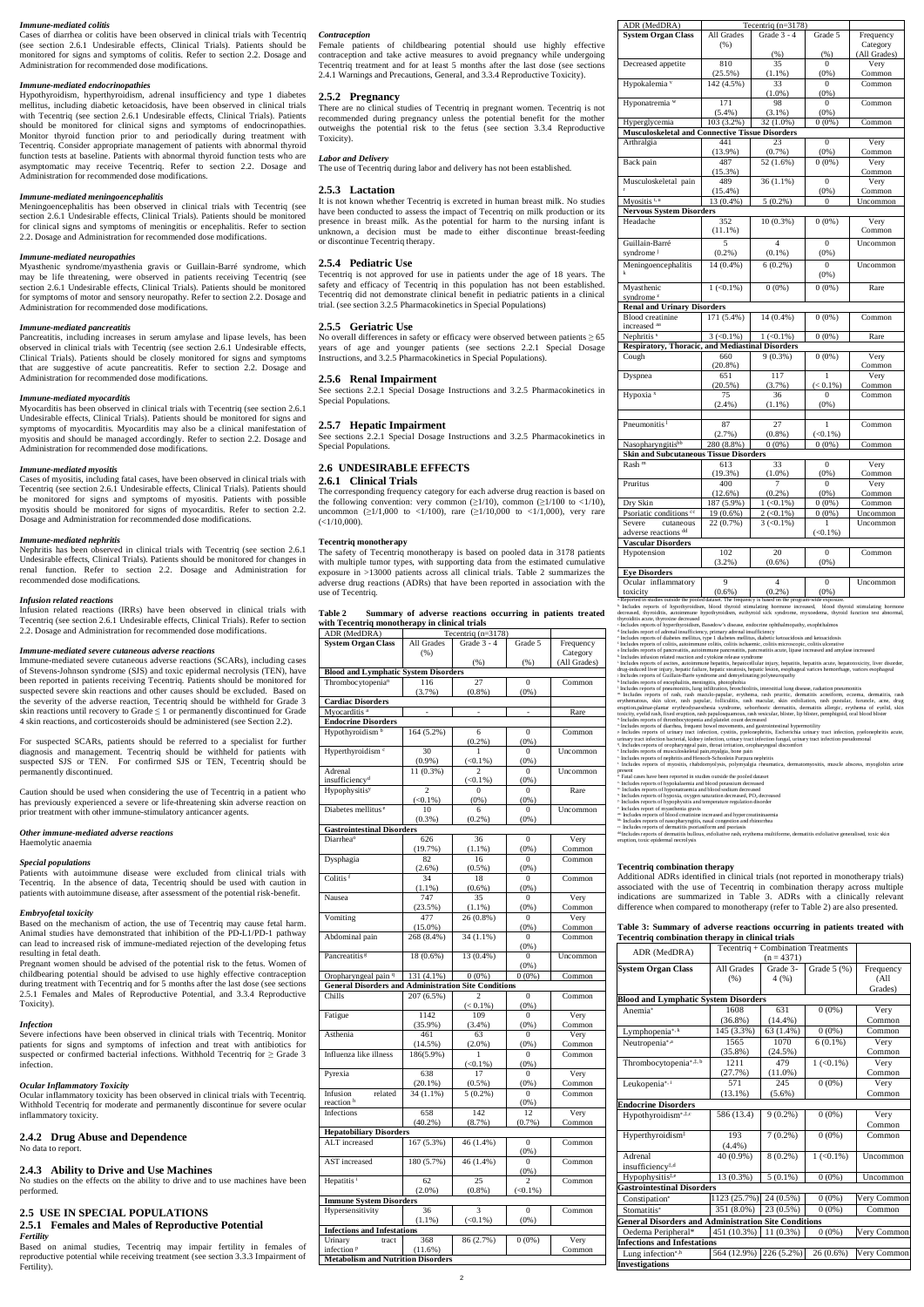| ADR (MedDRA)                                           | Tecentriq + Combination Treatments |               |              |                    |
|--------------------------------------------------------|------------------------------------|---------------|--------------|--------------------|
|                                                        |                                    | $(n = 4371)$  |              |                    |
| <b>System Organ Class</b>                              | All Grades                         | Grade 3-      | Grade $5(%)$ | Frequency          |
|                                                        | (% )                               | 4(%)          |              | (A <sup>11</sup> ) |
|                                                        |                                    |               |              | Grades)            |
| Blood alkaline                                         | 200 (4.6%)                         | 26 (0.6%)     | $0(0\%)$     | Common             |
| phosphatase increased                                  |                                    |               |              |                    |
| <b>Metabolism and Nutrition Disorders</b>              |                                    |               |              |                    |
| Hypomagnesemia*,j                                      | 403 (9.2%)                         | 22 (0.5%)     | $0(0\%)$     | Common             |
| <b>Nervous System Disorders</b>                        |                                    |               |              |                    |
| Dizziness*                                             | 408 (9.3%)                         | $9(0.2\%)$    | $0(0\%)$     | Common             |
| Dysgeusia*                                             | 269 (6.2%)                         | $0(0.0\%)$    | $0(0\%)$     | Common             |
| Peripheral                                             | 1007 (23.0%)                       | $107(2.4\%)$  | $0(0\%)$     | Very Common        |
| neuropathy*,f                                          |                                    |               |              |                    |
| Syncope*                                               | 68 (1.6%)                          | 36 (0.8%)     | $0(0\%)$     | Common             |
| <b>Renal and Urinary Disorders</b>                     |                                    |               |              |                    |
| Nephritis $\frac{1}{2}$ .                              | 23 (0.5%)                          | 15 (0.3%)     | $0(0\%)$     | Uncommon           |
| Proteinuria*,g                                         | 359 (8.2%)                         | 61 (1.4%)     | $0(0\%)$     | Common             |
| <b>Respiratory, Thoracic and Mediastinal Disorders</b> |                                    |               |              |                    |
| Dysphonia*                                             | 236 (5.4%)                         | $4 (< 0.1\%)$ | $0(0\%)$     | Common             |
| Nasopharyngitis <sup>o</sup>                           | 442 (10.1%)                        | $1 (< 0.1\%)$ | $0(0\%)$     | Very               |
|                                                        |                                    |               |              | Common             |
| <b>Skin and Subcutaneous Tissue Disorders</b>          |                                    |               |              |                    |
| Alopecia <sup>n</sup>                                  | 1152 (26.4%)                       | $3 (< 0.1\%)$ | $0(0\%)$     | Very Common        |
| Severe cutaneous                                       | $27(0.6\%)$                        | $8(0.2\%)$    | $0(0\%)$     | Uncommon           |
| adverse reactions P                                    |                                    |               |              |                    |

#### **Vascular Disorders**

Hypertension\*,<sup>m</sup>  $\begin{array}{|l|l|}\n\hline\n611 (14.0%) & 258 (5.9%) & 0 (0%) & \nVery Common\n\end{array}$ 

- urring at a frequency difference of ≥5% (All grades) or ≥2% (Grades 3-4) compared to the co ts a clinically relevant difference in comparison to Tecentriq monotherapy a. Includes reports of neutropenia, neutrophil count decreased, febrile neutropenia, neutropenic sepsis and granulocytopenia
- 
- he ludes reports of thrombocytopenia and platelet count decreased<br>
c. Includes reports of hypothyroidsm, blood thyroid stimulating hormone<br>
decreased, autoimmune thyroiditis, goire, thyroiditis, thyroxine free decreased, t
- $^\text{d}$  Includes reports of a<br>dreanl insufficiency, cortisol decreased, adrenocotrical insufficiency<br> $_\text{active}$  adrenocotrical insufficiency, adrenocotrical insufficiency, adrenocotrical<br>insufficiency adrenocotrical adrenoco
- 
- 
- h. Includes reports of pneumonia, bronchitis, lower respiratory tract infection, tracheobronchitis, infective exacerbation of chronic obstructive airvays disease, infective promic obstructive airvays disease, infectious pl
- 
- i. Includes reports of white blood cell count decreased and leukopenia
- 
- 
- Findly are reports of hypomagnesaemia and blood magnesium decreased<br>
Includes reports of lymphopenia and lymphocyte count decreased<br>
1. Includes reports of nephritics, unuloiniterativial nephritics alteriative<br>
1. Includes
- 
- 
- 
- $\alpha$ . Includes reports of nasopharyngitis, nasal congestion and rhinorrhoea<br>  $\beta$  Includes reports of dermatitis bullous, exfoliative rash, erythema multiforme, dermatitis exfoliative generalised, toxic skin<br>
eruption, St epidermal necro<br>pooled dataset).

combination with carboplatin and nab-paclitaxel. Hyperthyroidism discontinuation in 1 (0.2%) patient.

### **Additional information for selected adverse reactions**

The data below reflect information for significant adverse reactions for Tecentriq monotherapy. Details for the significant adverse reactions for Tecentriq when given in combination are presented if clinically relevant differences were noted in comparison to Tecentriq monotherapy. See section 2.4.1 Warnings and Precautions, General for management of the following:

#### *Immune-mediated pneumonitis*

Pneumonitis occurred in 2.7% (87/3178) of patients who received Tecentriq monotherapy. Of the 87 patients, one event was fatal. The median time to onset was 3.4 months (range: 0.1 to 24.8 months). The median duration was 1.4 months (range 0 to 21.2+ months; + denotes a censored value). Pneumonitis led to discontinuation of Tecentriq in 12 (0.4%) patients. Pneumonitis requiring the use of corticosteroids occurred in 1.6% (51/3178) of patients receiving Tecentriq.

#### *Immune-mediated hepatitis*

Nephritis, occurred in <0.1% (3/3178) of patients who received Tecentriq monotherapy. The median time to onset was 13.1 months (range: 9.0 to 17.5 months). The median duration was 2.8 months (range 0.5 to 9.5+ months; + denotes a censored value). Nephritis led to discontinuation of Tecentriq in 2 (<0.1%) patients. One patient required the use of corticosteroids.

Hepatitis occurred in 2.0% (62/3178) of patients who received Tecentriq monotherapy. Of the 62 patients, two events were fatal. The median time to onset was 1.5 months (range 0.2 to 18.8 months). The median duration was 2.1 months (range 0 to 22.0+ months; + denotes a censored value). Hepatitis led to discontinuation of Tecentriq in 6 (0.2%) patients. Hepatitis requiring the use of corticosteroids occurred in 0.6% (18/3178) of patients receiving Tecentriq.

#### *Immune-mediated colitis*

Colitis occurred in 1.1% (34/3178) of patients who received Tecentriq. The median time to onset was 4.7 months (range 0.5 to 17.2 months). The median duration was 1.2 months (range: 0.1 to 17.8+ months; + denotes a censored value). Colitis led to discontinuation of Tecentriq in 8 (0.3%) patients. Colitis requiring the use of corticosteroids occurred in 0.6% (19/3178) of patients receiving Tecentriq.

### *Immune-mediated endocrinopathies*

## *Thyroid Disorders*

Hypothyroidism occurred in 5.2% (164/3178) of patients who received Tecentriq monotherapy. The median time to onset was 4.9 months (range: 0 to 31.3 months). Hyperthyroidism occurred in 0.9% (30/3178) of patients who received Tecentriq

monotherapy. The median time to onset was 2.1 months (range: 0.7 to 15.7 months). The median duration was 2.6 months (range: 0+ to 17.1+ months; + denotes a censored value). Hyperthyroidism occurred in 4.9% (23/473) of patients who received Tecentriq

#### *Adrenal Insufficiency*

Adrenal insufficiency occurred in 0.3% (11/3178) of patients who received Tecentriq monotherapy. The median time to onset was 5.5 months (range: 0.1 to 19.0 months). The median duration was 16.8 months (range: 0 to 16.8 months). Adrenal insufficiency led to discontinuation of Tecentriq in  $1$  (<0.1%) patient. Adrenal insufficiency requiring the use of corticoteriods occurred in 0.3% (9/3178) of patients receiving Tecentriq.

Adrenal insufficiency occurred in 1.5% (7/473) of patients who received Tecentriq in combination with carboplatin and nab-paclitaxel. Adrenal insufficiency requiring the use of corticosteroids occurred in 0.8% (4/473) of patients receiving Tecentriq in combination with carboplatin and nab-paclitaxel.

#### *Hypophysitis*

Hypophysitis occurred in <0.1% (2/3178) of patients who received Tecentriq monotherapy. The median time to onset was 7.2 months (range: 0.8 to 13.7 months). One patient required the use of corticosteroids and treatment with Tecentriq was discontinued.

Hypophysitis occurred in 0.8% (3/393) of patients who received Tecentriq with Avastin, paclitaxel, and carboplatin. The median time to onset was 7.7 months (range: 5.0 to 8.8 months). Two patients required the use of corticosteroids. Hypophysitis lead to the discontinuation of treatment in one patient.

#### *Diabetes Mellitus*

Diabetes mellitus occurred in 0.3% (10/3178) of patients who received Tecentriq monotherapy. The median time to onset was 4.2 months (range 0.1 to 9.9

months). The median duration was 1.6 months (range: 0.1 to 15.2+ months; + denotes a censored value). Diabetes mellitus led to the discontinuation of Tecentriq in 3 (<0.1%) patients.

## *Immune-mediated meningoencephalitis*

Meningoencephalitis occurred in 0.4% (14/3178) of patients who received Tecentriq monotherapy. The median time to onset was 0.5 months (range 0 to 12.5 months). The median duration was 0.7 months (range 0.2 to 14.5+ months; + denotes a censored value). Meningoencephalitis requiring the use of corticosteroids occurred in 0.2% (6/3178) of patients receiving Tecentriq and led to discontinuation of Tecentriq in 4 (0.1%) patients.

#### *Immune-mediated neuropathies*

Neuropathies, including Guillain-Barré syndrome and demyelinating polyneuropathy, occurred in 0.2% (5/3178) of patients who received Tecentriq monotherapy. The median time to onset was 7.0 months (range: 0.6 to 8.1 months). The median duration was 8.0 months (0.6 to 8.3+ months; + denotes a censored value). Guillain-Barré syndrome led to the discontinuation of Tecentriq in 1 (<0.1%) patient. Guillain-Barré syndrome requiring the use of corticosteroids occurred in <0.1% (2/3178) of patients receiving Tecentriq.

#### *Immune-mediated pancreatitis*

Pancreatitis, including amylase increased and lipase increased, occurred in 0.6% (18/3178) of patients who received Tecentriq monotherapy. The median time to onset was 5.0 months (range: 0.3 to 16.9 months). The median duration was 0.8 months (range 0.1 to 12.0+ months; + denotes a censored value). Pancreatitis led to discontinuation of Tecentriq in  $3$  (<0.1%) patients. Pancreatitis requiring the use of corticosteroids occurred in <0.1% (4/3178) of patients receiving Tecentriq.

#### *Immune-mediated myositis*

Myositis occurred in 0.4% (13/3178) of patients who received Tecentriq monotherapy. The median time to onset was 5.1 months (range: 0.7 to 11.0 months). The median duration was 5.0 months (range 0.7 to 22.6+ months, + denotes a censored value). Myositis led to discontinuation of Tecentriq in 1 (<0.1%) patient. Myositis requiring the use of corticosteroids occurred in 0.2% (7/3178) of patients receiving Tecentriq.

#### *Immune-mediated nephritis*

#### *Immune-mediated severe cutaneous adverse reactions*

Severe cutaneous adverse reactions (SCARs) occurred in 0.7% (22/3178) of patients who received Tecentriq monotherapy. The median time to onset was 5.9 months (range 0.1 to 15.5 months). The median duration was 1.6 months (range 0 to 22.1+ months; + denotes a censored value). SCARs led to discontinuation of Tecentriq in 3 (<0.1%) patients. SCARs requiring the use of systemic corticosteroids occurred in 0.2% (6/3178) of patients receiving Tecentriq monotherapy.

## **2.6.2 Postmarketing Experience**

No new adverse drug reactions have been identified from postmarketing experience.

### **2.7 OVERDOSE**

There is no information on overdose with Tecentriq.

## **2.8 INTERACTIONS WITH OTHER MEDICINAL PRODUCTS AND OTHER FORMS OF INTERACTION**

No formal pharmacokinetic drug-drug interaction studies have been conducted with atezolizumab. Since atezolizumab is cleared from the circulation through catabolism, no metabolic drug-drug interactions are expected.

### **3. PHARMACOLOGICAL PROPERTIES AND EFFECTS 3.1 PHARMACODYNAMIC PROPERTIES**

## **3.1.1 Mechanism of Action**

Atezolizumab is produced by recombinant DNA technology.

Binding of PD-L1 to the PD-1 and B7.1 receptors found on T cells suppresses cytotoxic T-cell activity through the inhibition of T-cell proliferation and cytokine production. PD-L1 may be expressed on tumor cells and tumorinfiltrating immune cells, and can contribute to the inhibition of the antitumor immune response in the microenvironment.

Atezolizumab is an Fc-engineered humanized immunoglobulin G1 (IgG1) monoclonal antibody that directly binds to PD-L1 and blocks interactions with the PD-1 and B7.1 receptors, releasing PD-L1/PD-1 pathway-mediated inhibition of the immune response, including reactivating the antitumor immune response. Atezolizumab leaves the PD-L2/PD-1 interaction intact. In syngeneic mouse tumor models, blocking PD-L1 activity resulted in decreased tumor growth.

## **3.1.2 Clinical / Efficacy Studies NSCLC**

### *1L non-squamous NSCLC IMpower150*

A phase III, open-label, randomized study, GO29436 (IMpower150), was conducted to evaluate the efficacy and safety of Tecentriq in combination with paclitaxel and carboplatin, with or without Avastin, in chemotherapy-naïve patients with metastatic non-squamous NSCLC. A total of 1202 patients were enrolled and were randomized in a 1:1:1 ratio to receive one of the treatment regimens described in Table 4. Randomization was stratified by sex, presence of liver metastases and PD-L1 tumor expression on tumor cells (TC) and tumor infiltrating cells (IC).

| Table 4 Intravenous Treatment regimens in Study IMpower150 |  |  |  |
|------------------------------------------------------------|--|--|--|
|                                                            |  |  |  |

| Treatment | <b>Induction</b>                                                 | <b>Maintenance</b>                |
|-----------|------------------------------------------------------------------|-----------------------------------|
| regimen   | (Four or Six 21-day cycles)                                      | $(21$ -day cycles)                |
| A         | Tecentriq <sup>a</sup> (1200 mg) + paclitaxel <sup>b,c</sup>     | Tecentriq <sup>a</sup> $(1200$    |
|           | $(200 \text{ mg/m}^2)$ + carboplatin <sup>c</sup> (AUC 6)        | mg)                               |
| B         | Tecentriq <sup>a</sup> (1200 mg) + Avastin <sup>d</sup> (15      | Tecentriq <sup>a</sup> $(1200$    |
|           | $mg/kg$ ) + paclitaxel <sup>b,c</sup> (200 mg/m <sup>2</sup> ) + | $mg$ ) + Avastin <sup>d</sup> (15 |
|           | carboplatin <sup>c</sup> (AUC $6$ )                              | mg/kg)                            |
|           | Avastin <sup>d</sup> (15 mg/kg) + paclitaxel <sup>b,c</sup>      | Avastin <sup>d</sup> (15 mg/kg)   |
|           | $(200 \text{ mg/m}^2)$ + carboplatin <sup>c</sup> (AUC 6)        |                                   |



unacceptable toxicity whichever occurs first

<sup>d</sup>Avastin is administered until progressive disease or unacceptable toxicity

Patients were excluded if they had history of autoimmune disease; administration of a live, attenuated vaccine within 28 days prior to randomization; administration of systemic immunostimulatory agents within 4 weeks or systemic immunosuppressive medications within 2 weeks prior to randomization; active or untreated CNS metastases; clear tumor infiltration into the thoracic great vessels or clear cavitation of pulmonary lesions, as seen on imaging. Tumor assessments were conducted every 6 weeks for the first 48 weeks following Cycle 1, Day 1 and then every 9 weeks thereafter.

The demographics and baseline disease characteristics of the study population were well balanced between the treatment arms. In this study, the median age was 63 years (range: 31 to 90), and 60% of patients were male. The majority of patients were white (82%). Approximately 10% of patients had known EGFR mutations, 4% had known ALK rearrangements, 14% had liver metastases at baseline, and most patients were current or previous smokers (80%). Baseline ECOG performance status was 0 (43%) or 1 (57%).

At the time of the final analysis for PFS, patients had a median follow up time of 15.3 months. The ITT population, including patients with EGFR mutations or ALK rearrangements who should have been previously treated with tyrosine kinase inhibitors, demonstrated PFS improvement in Arm B as compared to Arm C (HR: 0.61 [95% CI: 0.52, 0.72] median PFS 8.3 vs. 6.8 months.

At the time of the interim OS analysis, patients had a median follow up time of 19.7 months. Key results from this analysis are summarized in Table 5. Kaplan-Meier curves for OS in the ITT population are presented in Figure 1. Figure 2 summarizes the results of OS in the ITT and PD-L1 subgroups, demonstrating OS benefit with Tecentriq in all subgroups, including those with PD-L1 expression <1% on TC and IC. Updated PFS results are also demonstrated in Figures 3 and 4.

## **Table 5 Summary of updated efficacy from IMpower150**

| <b>Key efficacy endpoints</b>                                        | Arm B        | Arm C            |
|----------------------------------------------------------------------|--------------|------------------|
| OS interim analysis                                                  | $n=400$      | $n=400$          |
| No. of deaths $(\%)$                                                 | 192 (48.0%)  | 230 (57.5%)      |
| Median time to events (months)                                       | 19.8         | 14.9             |
| 95% CI                                                               | (17.4, 24.2) | (13.4, 17.1)     |
| Stratified hazard ratio (95% CI)                                     |              | 0.76(0.63, 0.93) |
| $p$ -value $^{1,2}$                                                  |              | 0.006            |
| 6-month $OS(%)$                                                      | 85           | 81               |
| 12-month $OS(%)$                                                     | 68           | 61               |
| Investigator-assessed PFS (RECIST v1.1)                              | $n=400$      | $n=400$          |
| No. of events $(\%)$                                                 | 291(72.8%)   | 355 (88.8%)      |
| Median duration of PFS (months)                                      | 8.4          | 6.8              |
| 95% CI                                                               | (8.0, 9.9)   | (6.0, 7.0)       |
| Stratified hazard ratio <sup>‡</sup> (95% CI)                        |              | 0.59(0.50, 0.69) |
| $p$ -value $^{1,2}$                                                  | < 0.0001     |                  |
| 12-month PFS (%)                                                     | 38           | 20               |
| <b>Investigator-assessed</b><br><i><b>Overall</b></i><br><b>Best</b> | $n=397$      | $n=393$          |
| Response <sup>3</sup> (RECIST 1.1)                                   |              |                  |
| No. of responders $(\%)$                                             | 224 (56.4%)  | 158 (40.2%)      |
| 95% CI                                                               | (51.4, 61.4) | (35.3, 45.2)     |
| No. of complete response $(\%)$                                      | $11(2.8\%)$  | $3(0.8\%)$       |
| No. of partial response (%)                                          | 213 (53.7%)  | 155 (39.4%)      |
| <b>Investigator-assessed DOR (RECIST 1.1)</b>                        | $n=224$      | $n=158$          |
| Median in months                                                     | 11.5         | 6.0              |
| 95% CI                                                               | (8.9, 15.7)  | (5.5, 6.9)       |

1. Based on the stratified log-rank test

2. For informational purposes; comparisons between Arm B and Arm C in the ITT population were not formally tested yet, as per the pre-specified analysis hierarchy.

Overall best response for complete response and partial response

‡ Stratified by sex, presence of liver metastases and PD-L1 tumor expression on TC and IC

PFS=progression-free survival; RECIST=Response Evaluation Criteria in Solid Tumors v1.1.; CI=confidence interval; ORR=objective response rate; DOR=duration of response; OS=overall survival

**Figure 1: Kaplan-Meier Plot for Overall Survival in the ITT population (IMpower150)**



### **Figure 2: Forest plot of overall survival by PD-L1 expression in the ITT population (IMpower150)**

|                                                                         |           |                                                  | Median OS, (months)                              |                                        |
|-------------------------------------------------------------------------|-----------|--------------------------------------------------|--------------------------------------------------|----------------------------------------|
| <b>PD-L1 Expression Level</b>                                           | n(%)      |                                                  | TECENTRIQ+bevacizumab+<br>paclitaxel+carboplatin | Bevacizumab+<br>paclitaxel+carboplatin |
| TC ≥ 50% or IC ≥ 10%                                                    | 148 (19)  | 0.67.                                            | 25.2                                             | 13.2                                   |
| $TC < 50\%$ and $IC < 10\%$                                             | 652 (82)  | 0.80                                             | 19.1                                             | 14.9                                   |
| TC or IC ≥ 5%                                                           | 273 (34)  | 0.78                                             | 22.5                                             | 15.0                                   |
| $TC$ and $IC < 5\%$                                                     | 526 (66)  | 0.77                                             | 19.2                                             | 14.9                                   |
| TC or IC ≥ 1%                                                           | 404(51)   | 0.73                                             | 24.0                                             | 16.4                                   |
| TC and $IC < 1\%$                                                       | 396 (50)  | 0.82                                             | 17.1                                             | 14.3                                   |
| ITT                                                                     | 800 (100) | 0.76.                                            | 19.8                                             | 14.9                                   |
|                                                                         | 0.4       | 1.0<br><b>Hazard Ratio<sup>®</sup></b>           | 1.4                                              |                                        |
|                                                                         |           | In favor of                                      |                                                  |                                        |
| afterwithout LIP does ITT, constraints at LIP day of where a characters |           | TECENTRIQ+bevacizumab+<br>noolitavalaasehanlatin |                                                  |                                        |

**Figure 3: Kaplan-Meier Plot for updated Progression Free Survival in the**



262 240 215 189 174 163 141 127 96 91 76 75 58 55 40 35 26 22 13 12 7 3 1 1 1 400 385 353 318 297 261 213 176 154 122 104 93 74 62 43 35 26 22 16 15 8 8 7 6 2 1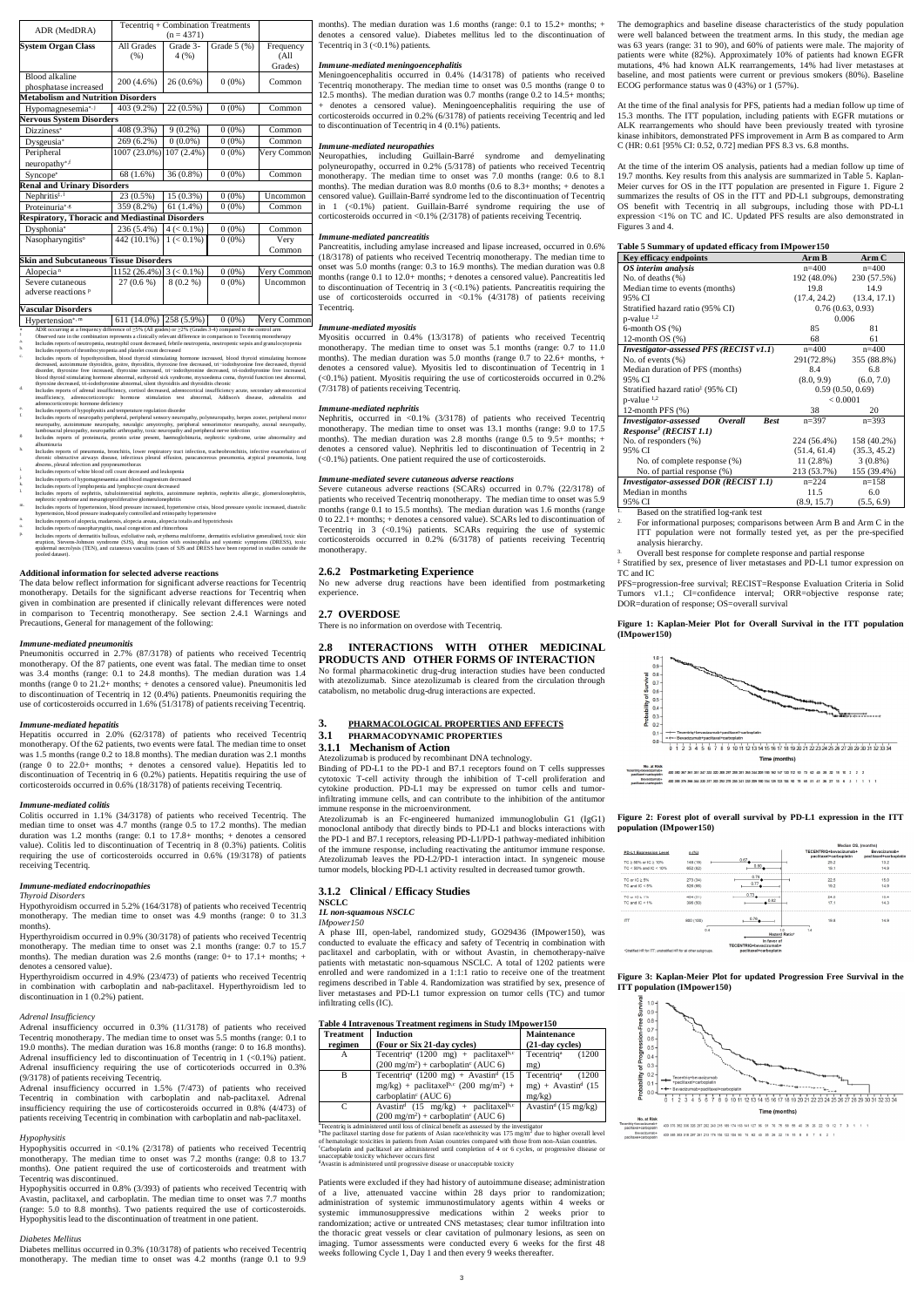**Figure 4: Forest plot of updated progression free survival by PD-L1 expression in the ITT population (IMpower150)**

|                                                                  |           |                             | Median PFS, (months)                             |                                        |
|------------------------------------------------------------------|-----------|-----------------------------|--------------------------------------------------|----------------------------------------|
| <b>PD-L1 Expression Level</b>                                    | n(%)      |                             | Tecentriq+bevacizumab+<br>paclitaxel+carboplatin | Bevacizumab+<br>paclitaxel+carboplatin |
| TC $\geq$ 50% or IC $\geq$ 10%                                   | 148 (19)  | 0.33<br>0.66                | 15.4                                             | 6.9                                    |
| $TC < 50\%$ and $IC < 10\%$                                      | 652 (82)  |                             | 8.2                                              | 6.8                                    |
| TC or $IC \geq 5\%$                                              | 273 (34)  | 0.43                        | 11.6                                             | 6.8                                    |
| TC and $IC < 5\%$                                                | 526 (66)  | 0.69                        | 7.9                                              | 6.8                                    |
| TC or $IC \geq 1\%$                                              | 404 (51)  | 0.47                        | 11.1                                             | 6.8                                    |
| TC and $IC < 1\%$                                                | 396 (50)  | 0.74                        | 7.3                                              | 6.8                                    |
| <b>ITT</b>                                                       | 800 (100) | 0.59                        | 8.4                                              | 6.8                                    |
|                                                                  | 0.2       | 1.0<br><b>Hazard Ratio*</b> | 1.2                                              |                                        |
|                                                                  |           | In favor of                 |                                                  |                                        |
|                                                                  |           | Tecentriq+bevacizumab+      |                                                  |                                        |
| *Stratified HR for ITT; unstratified HR for all other subgroups. |           | paclitaxel+carboplatin      |                                                  |                                        |

Pre-specified subgroup analyses from the interim OS analysis showed a numerical OS improvements in the Tecentriq with Avastin, paclitaxel, carboplatin arm as compared to the Avastin, paclitaxel and carboplatin arm for patients with EGFR mutations or ALK rearrangements (HR: 0.54 [95% CI: 0.29, 1.03], median OS NE vs. 17.5 months) and liver metastases (HR: 0.52 [95% CI: 0.33, 0.82], median OS 13.3 vs 9.4 months). Numerical PFS improvements were also shown in patients with EGFR mutations or ALK rearrangements (HR: 0.55 [95% CI 0.34, 0.90], median PFS 10 vs. 6.1 months) and liver metastases (HR: 0.41 [95%CI 0.26, 0.62], median PFS 8.2 vs. 5.4 months).

This study also evaluated Physical Function and Patient-Reported Treatment-Related Symptoms using the EORTC QLQ-C30 and EORTC QLQ-LC13 measures at the time of the final PFS analysis. On average, patients who received Tecentriq with Avastin, paclitaxel and carboplatin reported minimal treatment burden as indicated by minimal deterioration in both Physical Function and Patient-Reported Treatment-Related Symptom Scores (i.e. fatigue, constipation, diarrhea, nausea/vomiting, hemoptysis, dysphagia, and sore mouth) while on treatment. Average patient-reported physical function and treatment-related symptom scores in both patients who received Tecentriq with Avastin, paclitaxel and carboplatin as well as patients who received Avastin in combination with paclitaxel and carboplatin, were comparable while on treatment.

### *IMpower130*

A Phase III, open-label, randomized study, GO29537 (IMpower130) was conducted to evaluate the efficacy and safety of Tecentriq in combination with nab-paclitaxel and carboplatin, in chemotherapy-naïve patients with metastatic non-squamous NSCLC. Patients including those with EGFR or ALK genomic tumor aberrations, were enrolled and were randomized in a 2:1 ratio to receive one of the treatment regimens described in Table 6. Randomization was stratified by sex, presence of liver metastases and PD-L1 tumor expression on tumor cells (TC) and tumor infiltrating cells (IC). Patients in treatment regimen B were able to crossover and receive Tecentriq monotherapy following disease progression.

## **Table 6 Intravenous treatment regimens in IMpower130**

| <b>Treatment</b><br>Regimen | Induction<br>(Four or Six 21-Day Cycles)                                                                | <b>Maintenance</b><br>(21-Day Cycles) |
|-----------------------------|---------------------------------------------------------------------------------------------------------|---------------------------------------|
| А                           | Tecentriq $(1200mg)^a$ +<br>nab-paclitaxel $(100mg/m^2)^{b,c}$ +<br>carboplatin (AUC $6$ ) <sup>c</sup> | Tecentriq $(1200mg)$ <sup>a</sup>     |
| B                           | Nab-paclitaxel $(100mg/m^2)^b$ +<br>Carboplatin (AUC $6$ ) <sup>c</sup>                                 | Best supportive care<br>or pemetrexed |
|                             | <sup>a</sup> Tecentriq is administered until loss of clinical benefit as assessed by investigator       |                                       |

 $<sup>b</sup>$ Nab-paclitaxel is administered on days 1, 8, and 15 of each cycle</sup>

<sup>e</sup> Nab-paclitaxel and carboplatin and is administered until completion of 4-6 cycles, or progressive disease or unacceptable toxicity whichever occurs first table toxicity wh

Patients were excluded if they had history of autoimmune disease, administration of live, attenuated vaccine within 28 days prior to randomization, administration of immunostimulatory agents within 4 weeks or systemic immunosuppressive medications within 2 weeks prior to randomization, and active or untreated CNS metastases. Tumor assessments were conducted every 6 weeks for the first 48 weeks following Cycle 1, then every 9 weeks thereafter.

The demographics and baseline disease characteristics of the study population (n  $= 723$ ) were well balanced between the treatment arms. The median age was 64 years (range 18 to 86). The majority of the patients were, male (57%), white (90%). 14.8% of patients had liver metastases at baseline, and most patients were current or previous smokers (88%). The majority of patients had baseline ECOG performance status of 1 (58.7%).

The primary analysis was conducted in all patients, excluding those with EGFR or ALK genomic tumor aberrations ( $n = 679$ ). Patients had a median survival follow up time of 18.6 months. Improvements in OS and PFS were demonstrated with Tecentriq  $+$  nab-paclitaxel  $+$  carboplatin compared to the control. The key results are summarized in Table 7 and Kaplan-Meier curves for OS and PFS are presented in Figures 5 and 7, respectively.

All PD-L1 subgroups, regardless of expression, derived benefit in terms of OS and PFS; the results are summarized in Figure 6 and 8. Consistent OS and PFS benefit was demonstrated in all other pre-specified subgroups, with the exception of patients with liver metastases who did not show improved OS with Tecentriq, nab-paclitaxel and carboplatin, compared to nab-paclitaxel and carboplatin (HR of 1.04, 95% CI: 0.63,1.72).

Patients were excluded if they had history of autoimmune disease; administration of a live, attenuated vaccine within 28 days prior to randomization; administration of systemic immunostimulatory agents within 4 weeks or systemic immunosuppressive medications within 2 weeks prior to randomization; active or untreated CNS metastases. Tumor assessments were conducted every 6 weeks for the first 48 weeks following Cycle 1, Day 1 and then every 9 weeks thereafter

Approximately 66% of patients in the nab-paclitaxel and carboplatin arm received any anti-cancer therapy after disease progression compared to 39% in the Tecentriq, nab-paclitaxel and carboplatin arm. These included, approximately 59% of patients in the nab-paclitaxel and carboplatin arm received any cancer immunotherapy after disease progression, which includes Tecentriq as crossover (41% of all patients), compared to 7.3% in the Tecentriq, nab-paclitaxel and carboplatin arm.

**Table 7 Summary of efficacy from IMpower130 in the Primary Analysis Population**

The primary endpoint was overall survival (OS). At the time of the interim OS analysis, patients with high PD-L1 expression excluding those with EGFR or ALK genomic tumor aberrations (n=205) demonstrated statistically significant improvement in OS for the patients randomized to Tecentriq (Arm A) as compared with chemotherapy (Arm B). The median survival follow-up time in patients with high PD-L1 expression was 15.7 months. The key results are summarized in Table 9. The Kaplan-Meier curves for OS and PFS in patients with high PD-L1 expression are presented in Figure 9 and 10.

| <b>Key efficacy endpoints</b>                 | Tecentriq + nab-<br>nab-paclitaxel |               |  |
|-----------------------------------------------|------------------------------------|---------------|--|
|                                               | paclitaxel +                       | + carboplatin |  |
|                                               | carboplatin                        |               |  |
| <b>Co-primary Endpoints</b>                   |                                    |               |  |
| 0S                                            | $n = 451$                          | $n = 228$     |  |
| No. of deaths $(\%)$                          | 226 (50.1%)                        | 131 (57.5%)   |  |
| Median time to events (months)                | 18.6                               | 13.9          |  |
| 95% CI                                        | (16.0, 21.2)                       | (12.0, 18.7)  |  |
| Stratified hazard ratio <sup>‡</sup> (95% CI) | 0.79(0.64, 0.98)                   |               |  |
| p-value                                       | 0.033                              |               |  |
| 12-month $OS(%)$                              | 63                                 | 56            |  |
| <b>Investigator-assessed PFS (RECIST</b>      | $n = 451$                          | $n = 228$     |  |
| vI.1                                          |                                    |               |  |
| No. of events $(\%)$                          | 347 (76.9)                         | 198 (86.8)    |  |
| Median duration of PFS (months)               | 7.0                                | 5.5           |  |
| 95% CI                                        | (6.2, 7.3)                         | (4.4, 5.9)    |  |
| Stratified hazard ratio <sup>‡</sup> (95% CI) | 0.64(0.54, 0.77)                   |               |  |
| p-value                                       | < 0.0001                           |               |  |
| 12-month PFS $(\%)$                           | 29                                 | 14            |  |
| <b>Secondary Endpoints</b>                    |                                    |               |  |
| Investigator-assessed<br>ORR                  | $n = 447$                          | $n = 226$     |  |
| (RECIST 1.1)                                  |                                    |               |  |

| <b>Key efficacy endpoints</b>                             | $Tecentriq + nab -$<br>paclitaxel +<br>carboplatin | nab-paclitaxel<br>+ carboplatin |
|-----------------------------------------------------------|----------------------------------------------------|---------------------------------|
| No. of confirmed responders (%)                           | 220 (49.2%)                                        | 72 (31.9%)                      |
| 95% CI                                                    | (44.5, 54.0)                                       | (25.8, 38.4)                    |
| No. of complete response (%)                              | 11(2.5%)                                           | $3(1.3\%)$                      |
| No. of partial response (%)                               | 209 (46.8%)                                        | 69 (30.5%)                      |
| confirmed<br>Investigator-assessed                        | $n = 220$                                          | $n = 72$                        |
| DOR (RECIST 1.1)                                          |                                                    |                                 |
| Median in months                                          | 8.4                                                | 6.1                             |
| 95% CI                                                    | (6.9, 11.8)                                        | (5.5, 7.9)                      |
| Stratified by sex and PD-L1 tumor expression on TC and IC |                                                    |                                 |

‡ Stratified by sex and PD-L1 tumor expression on TC and IC<br>PFS=progression-free survival; RECIST=Response Evaluation Criteria in Solid Tumors v1.1.;<br>CI=confidence interval; ORR=objective response rate; DOR=duration of re

ed at a two-sided  $\alpha$  of 0.0413 for the TC3 or IC3 population PFS=progression-free survival; RECIST=Response Evaluation Criteria in Solid Tumours v1.1; CI=confidence interval; ORR=objective response rate; DOR=duration of response; OS=overall survival; NE=not estimable.

### **Figure 5: Kaplan-Meier Plot for Overall Survival (IMpower130)**











**Figure 8: Forest Plot of Progression Free Survival by PD-L1 expression (IMpower130)**



The study also evaluated Physical Function and Patient Reported Treatment-Related Symptoms using the EORTC QLQ-C30 and EORTC QLQ-LC13 measures. On average, patients who received Tecentriq with nab-paclitaxel and carboplatin reported high functioning and no clinically meaningful worsening in treatment-related symptoms. There was no difference in delay of lung-related symptoms (dyspnea, cough and chest pain) however patients receiving Tecentriq, nab-paclitaxel and carboplatin reported less worsening of these symptoms over time.

## *1L non-squamous and squamous NSCLC*

*IMpower110*

A phase III, open-label, multi-center, randomized study, GO29431 (IMpower110), was conducted to evaluate the efficacy and safety of Tecentriq in chemotherapy-naïve patients with metastatic NSCLC, with PD-L1 expression  $\geq$ 1% TC (PD-L1 stained  $\geq$  1% of tumor cells) or  $\geq$  1% IC (PD-L1 stained tumorinfiltrating immune cells covering  $\geq$  1% of the tumor area) by the VENTANA PD-L1 (SP142) Assay.

A total of 572 patients were randomized in a 1:1 ratio to receive Tecentriq (Arm A) or chemotherapy (Arm B). Tecentriq was administered as a fixed dose of 1200 mg by IV infusion every 3 weeks until loss of clinical benefit as assessed by the investigator or unacceptable toxicity. The chemotherapy regimens are described in Table 8. Randomization was stratified by sex, ECOG performance status, histology, and PD-L1 tumor expression on TC and IC.

|            | Table 8 Chemotherapy Intravenous Treatment Regimens in Study |  |  |  |
|------------|--------------------------------------------------------------|--|--|--|
| IMpower110 |                                                              |  |  |  |

| <b>Treatment</b>        | <b>Induction</b>                                                                                                                                                                                        |                                                      |
|-------------------------|---------------------------------------------------------------------------------------------------------------------------------------------------------------------------------------------------------|------------------------------------------------------|
| regimen                 | (Four or Six 21-day cycles)                                                                                                                                                                             | $(21$ -day cycles)                                   |
| В<br>(Non-<br>squamous) | Cisplatin <sup>a</sup> (75 mg/m <sup>2</sup> ) + pemetrexed <sup>a</sup><br>$(500 \text{ mg/m}^2) \text{ OR carboplatin}^a (\text{AUC } 6) +$<br>pemetrexed <sup>b</sup> (500 mg/m <sup>2</sup> )       | Pemetrexed <sup>b, d</sup><br>$(500 \text{ mg/m}^2)$ |
| в<br>(Squamous)         | Cisplatin <sup>a</sup> (75 mg/m <sup>2</sup> ) + gemcitabine <sup>a,c</sup> (1250)<br>mg/m <sup>2</sup> ) OR carboplatin <sup>a</sup> (AUC 5) +<br>gemcitabine <sup>a,c</sup> (1000 mg/m <sup>2</sup> ) | Best supportive<br>care <sup>d</sup>                 |

a Cisplatin, carboplatin, pemetrexed and gemcitabine are administered until completion

of 4 or 6 cycles, or progressive disease or unacceptable toxicity

<sup>b</sup> Pemetrexed is administered as maintenance regimen every 21 days until progressive disease or unacceptable toxicity <sup>c</sup> Gemcitabine is administered on days 1 and 8 of each cycle

<sup>d</sup> No crossover was allowed from the control arm (platinum-based chemotherapy) to

the Tecentriq arm (Arm A)

The demographics and baseline disease characteristics in patients with PD-L1 expression  $\geq$  1% TC or  $\geq$  1% IC who do not have EGFR or ALK genomic tumor aberrations (n=554) were well balanced between the treatment arms. The median age was 64.5 years (range: 30 to 87), and 70% of patients were male. The majority of patients were white (84%) and Asian (14%). Most patients were current or previous smokers (87%) and baseline ECOG performance status in patients was 0 (36%) or 1 (64%). Overall, 69% of patients had non-squamous disease and 31% of patients had squamous disease. The demographics and baseline disease characteristics in patients with high PD-L1 expression (PD-L1  $\geq$ 50% TC or ≥ 10% IC) who do not have EGFR or ALK genomic tumor aberrations (n=205) were generally representative of the broader study population and were balanced between the treatment arms.

## **Table 9 Summary of efficacy from IMpower110 in patients with high PD-L1 expression (≥ 50% TC or ≥ 10% IC by the VENTANA PD-L1 [SP142] Assay)**

| Key efficacy endpoints                            | $A$ rm $A$   | $A$ rm $B$       |
|---------------------------------------------------|--------------|------------------|
|                                                   | (Tecentriq)  | (Chemotherapy)   |
| Primary endpoint                                  |              |                  |
| OS analysis                                       | $n=107$      | $n=98$           |
| No. of deaths (%)                                 | 44 (41.1%)   | 57 (58.2%)       |
| Median time to events (months)                    | 20.2         | 13.1             |
| 95% CI                                            | (16.5, NE)   | (7.4, 16.5)      |
| Stratified hazard ratio <sup>‡</sup> (95% CI)     |              | 0.59(0.40, 0.89) |
| p-value <sup>‡</sup>                              |              | 0.0106           |
| 12-month $OS$ $%$                                 | 64.9         | 50.6             |
| Secondary endpoints                               |              |                  |
| <b>Investigator-assessed PFS (RECIST</b><br>vI.1) | $n=107$      | $n = 98$         |
| No. of events (%)                                 | 67 (62.6%)   | 79 (80.6%)       |
| Median duration of PFS (months)                   | 8.1          | 5.0              |
| 95% CI                                            | (6.8, 11.0)  | (4.2, 5.7)       |
| Stratified hazard ratio <sup>‡</sup> (95% CI)     |              | 0.63(0.45, 0.88) |
| 12-month PFS (%)                                  | 36.9         | 21.6             |
| <b>Investigator-assessed ORR (RECIST</b><br>1.1)  | $n = 107$    | $n = 98$         |
| No. of responders (%)                             | 41 (38.3%)   | 28 (28.6%)       |
| 95% CI                                            | (29.1, 48.2) | (19.9, 38.6)     |
| No. of complete response (%)                      | $1(0.9\%)$   | $1(1.0\%)$       |
| No. of partial response (%)                       | 40 (37.4%)   | 27(27.6%)        |
| <b>Investigator-assessed DOR (RECIST</b><br>1.1)  | $n = 41$     | $n = 28$         |
| Median in months                                  | NE           | 6.7              |
| 95% CI                                            | (11.8, NE)   | (5.5, 17.3)      |

‡ Stratified by sex and ECOG performance status (0 vs 1). Interim analysis for OS was

## **Figure 9: Kaplan-Meier Plot of Overall Survival in Patients with high PD-L1 Expression (≥ 50% TC or ≥ 10% IC)**

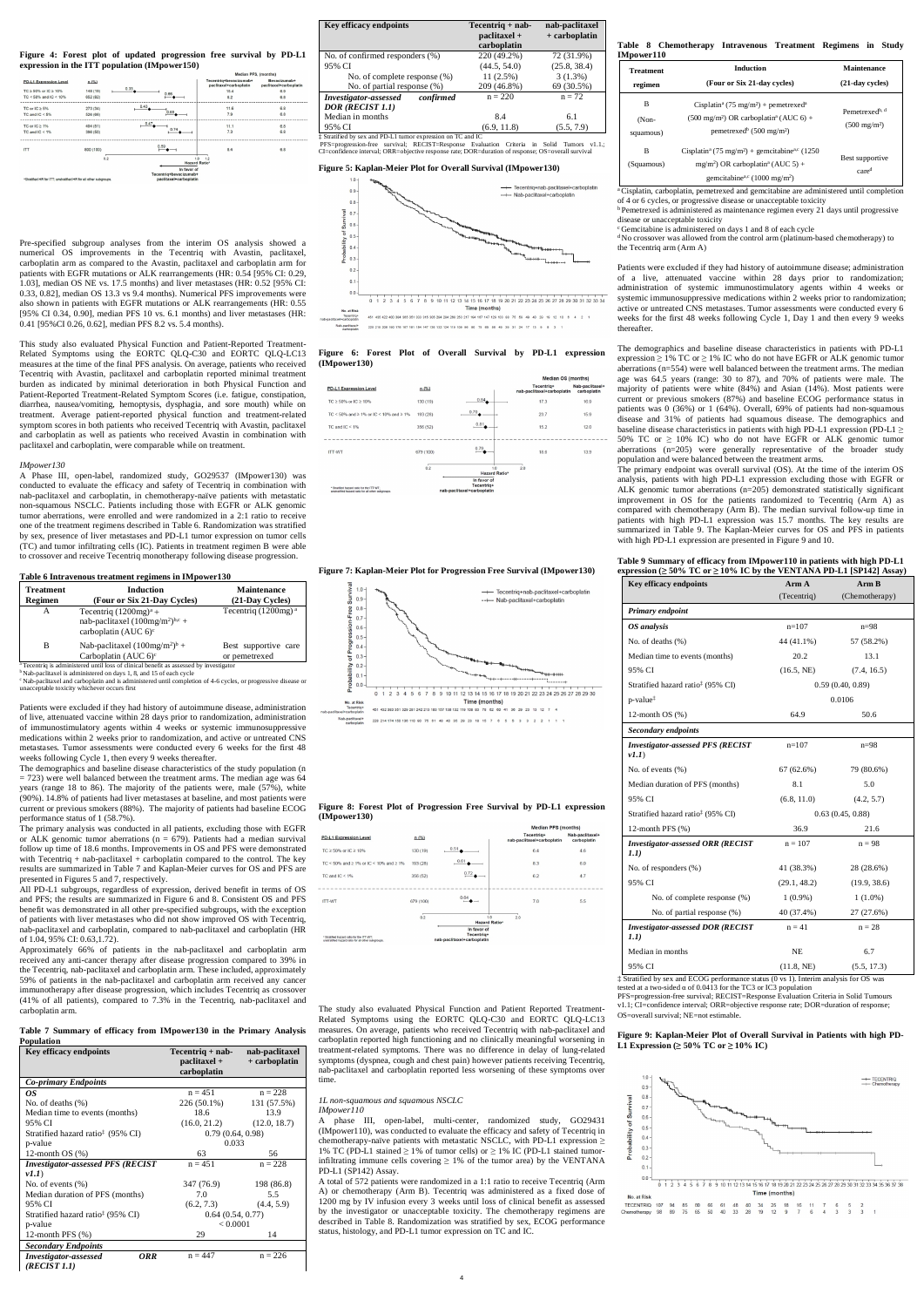**Figure 10: Kaplan-Meier Plot of Progression Free Survival in Patients with Table 11 Summary of efficacy from IMpower133 high PD-L1 Expression (≥ 50% TC or ≥ 10% IC)**



The observed OS improvement in the Tecentriq arm compared with the chemotherapy arm was consistently demonstrated across subgroups in patients with high PD-L1 expression including both non-squamous NSCLC patients (HR: 0.62 [95% CI: 0.40, 0.96], median OS 20.2 vs. 10.5 months) and squamous NSCLC patients (HR: 0.56 [95% CI: 0.23, 1.37]) median OS NE vs 15.3 months). The data for patients ≥75 years old (HR: 1.04 [95% CI: 0.19, 5.70] in those aged 75 to 84 years) and patients who were never smokers (HR: 1.83 [95% CI: 0.63, 5.31]) are too limited to draw conclusions due to the small numbers of patients (n=22 and 24, respectively) in these subgroups.

Additional pre-specified analyses were conducted to evaluate efficacy by PD-L1 status assessed by the VENTANA PD-L1 (SP263) Assay and by the PD-L1 IHC 22C3 pharmDxTM kit in all randomized patients with PD-L1 expression  $\geq$  1% TC or  $\geq$  1% IC by the VENTANA PD-L1 (SP142) Assay who do not have EGFR or ALK genomic tumour abberations (n=554). An OS improvement was observed with atezolizumab compared to chemotherapy in patients with high PD-L1 expression (PD-L1 ≥50% TC) using the VENTANA PD-L1 (SP263) Assay (n=293; HR: 0.71 [95% CI: 0.50, 1.00], median OS 19.5 vs. 16.1 months) and in patients with high PD-L1 expression (Tumour Proportion Score (TPS) ≥50%) using the PD-L1 IHC 22C3 pharmDxTM Kit (n=260; HR: 0.60 [95% CI: 0.42, 0.86], median OS 20.2 vs 11.0 months).

The study also evaluated Patient Reported Physical Function, Global Health Status/Health Related Quality of Life and Lung Related Symptoms using the EORTC QLQ-C30, EORTC QLQ-LC13, and SILC measures at the time of interim OS analysis. Time to deterioration of lung-related symptoms (dyspnea, cough, and chest pain) as measured by the SILC and EORTC QLQ-LC13 was similar in both treatment groups indicating that patients maintained low disease burden for a comparable duration of time. These results should be interpreted in the context of the open-label study design and therefore taken cautiously.

<sup>h</sup> Cecentriq is administered until loss of clinical benefit as assessed by investigator<br><sup>b</sup> Carboplatin and etoposide is administered until completion of 4 cycles, or progressive disease or nacceptable toxicity whichever occurs first <sup>c</sup> Etoposide is administered on day 1, 2 and 3 of each cycle

The demographic and baseline disease characteristics of the primary analysis population were well balanced between the treatment arms. The median age was 64 years (range: 26 to 90 years). The majority of patients were male (65%), white (80%), and 9% had brain metastases and most patients were current or previous smokers (97%). Baseline ECOG performance status was 0 (35%) or 1  $(65\%)$ .

#### *1L ES - SCLC IMpower133*

A Phase I/III, randomized, multicenter, double-blind, placebo controlled study, GO30081 (IMpower133), was conducted to evaluate the efficacy and safety of Tecentriq in combination with carboplatin and etoposide in patients with chemotherapy-naïve ES-SCLC. A total of 403 patients were randomized (1:1) to receive one of the treatment regimens described in Table 8. Randomization was stratified by sex, ECOG performance status, and presence of brain metastases.

This study excluded patients who had active or untreated CNS metastases; history of autoimmune disease; administration of live, attenuated vaccine within 4 weeks prior to randomization; administration of systemic immunosuppressive medications within 1 week prior to randomization. Tumor assessments were conducted every 6 weeks for the first 48 weeks following Cycle 1, Day 1 and then every 9 weeks thereafter. Patients treated beyond disease progression had tumor assessment conducted every 6 weeks until treatment discontinuation.

PFS=progression-free survival; RECIST=Response Evaluation Criteria in Solid Tumors v1.1.; CI=confidence interval; ORR=objective response rate; DOR=duration of response; OS=overall survival;<br>CCOD=Clinical cut-off date; ITT=intent-to-treat; NE=not estimable. NA=No Data<br>‡ Stratified by sex and ECOG performance sta

a Interim Analysis OS was tested at two-sided α of 0.0193 (with 238 observed OS events at CCOD) to control the overall two-sided type I error for OS at 0.045 by Lan DeMets function approximating O' ning boundary. **b** Descriptive purposes only

## **Table 10 Intravenous Treatment Regimen in Study IMpower133**

| <b>Treatment</b> | <b>Induction</b>                                                                                  | <b>Maintenance</b>  |
|------------------|---------------------------------------------------------------------------------------------------|---------------------|
| regimen          | (Four 21-Day Cycles)                                                                              | (21-Day Cycles)     |
|                  | Tecentriq $(1200 \text{ mg})^a$ + carboplatin                                                     | Tecentriq (1200)    |
|                  | $(AUC 5)^b$ + etoposide $(100 \text{ mg/m}^2)^{b,c}$                                              | $mg$ ) <sup>a</sup> |
| в                | placebo + carboplatin $(AUC 5)^b$ +                                                               |                     |
|                  | etoposide $(100 \text{ mg/m}^2)$ <sup>b,c</sup>                                                   | placebo             |
|                  | <sup>a</sup> Tecentriq is administered until loss of clinical benefit as assessed by investigator |                     |

At the time of the primary analysis, patients had a median survival follow up time of 13.9 months. The key results are summarized in Table 11. Kaplan-Meier curves for OS and PFS are presented in Figure 11 and 12.

| Parameter                              | <b>Interim OS Analysis</b><br>$(CCOD 24$ April 2018) |                      | <b>Updated OS Analysis</b><br>(CCOD 24 January |                     |  |
|----------------------------------------|------------------------------------------------------|----------------------|------------------------------------------------|---------------------|--|
|                                        |                                                      |                      | 2019)                                          |                     |  |
|                                        | Arm A                                                | Arm B                | Arm A                                          | Arm B               |  |
|                                        | (Tecentriq                                           | $(Placebo +$         | (Tecentriq)                                    | $(Placebo +$        |  |
|                                        | $^{+}$                                               | carboplatin          | $+$                                            | carboplatin         |  |
|                                        | carboplatin                                          | $\qquad \qquad +$    | carboplatin                                    | $^{+}$              |  |
|                                        | $+$                                                  | etoposide)           | $+$                                            | etoposide)          |  |
|                                        | etoposide)                                           |                      | etoposide)                                     |                     |  |
| Co-primary endpoints: Overall Survival |                                                      |                      |                                                |                     |  |
| OS analysis                            | $n=201$                                              | $n=202$              | $n=201$                                        | $n=202$             |  |
| No. of deaths (%)                      | 104                                                  | 134                  | 142                                            | 160                 |  |
|                                        | $(51.7\%)$                                           | (66.3%)              | (70.6)                                         | (79.2)              |  |
| Median<br>time<br>to                   | 12.3                                                 | 10.3                 | 12.3                                           | 10.3                |  |
| events (months)                        |                                                      |                      |                                                |                     |  |
| 95% CI                                 | (10.8,                                               | (9.3, 11.3)          | (10.8,                                         | (9.3, 11.3)         |  |
|                                        | 15.9)                                                |                      | 15.8)                                          |                     |  |
| Stratified<br>hazard                   |                                                      | 0.70(0.54, 0.91)     |                                                | 0.76(0.60, 0.95)    |  |
| ratio <sup>#</sup> (95% CI)            |                                                      |                      |                                                |                     |  |
| p-value                                | 51.7                                                 | 0.0069a              |                                                | 0.0154 <sup>b</sup> |  |
| 12-month $OS(%)$<br>18-month $OS(%)$   | 25.0                                                 | 38.2<br>20.2         | 51.9<br>34.0                                   | 39.0<br>21.0        |  |
| 24-month OS (%)                        | NE                                                   | NE                   | 22.0                                           | 16.8                |  |
| Investigator-                          | $n=201$                                              | $n = 202$            |                                                |                     |  |
| assessed PFS                           |                                                      |                      |                                                |                     |  |
| (RECIST v1.1)                          |                                                      |                      |                                                |                     |  |
| No. of events $(\%)$                   | 171                                                  | 189                  |                                                |                     |  |
|                                        | $(85.1\%)$                                           | (93.6%)              |                                                |                     |  |
| Median duration of                     | 5.2                                                  | 4.3                  |                                                |                     |  |
| PFS (months)                           |                                                      |                      |                                                |                     |  |
| 95% CI                                 | (4.4, 5.6)                                           | (4.2, 4.5)           |                                                |                     |  |
| Stratified<br>hazard                   |                                                      | 0.77(0.62, 0.96)     | NA                                             | NA                  |  |
| ratio <sup>‡</sup> (95% CI)            |                                                      |                      |                                                |                     |  |
| p-value                                |                                                      | 0.0170               |                                                |                     |  |
| $6$ -month PFS $(\%)$                  | 30.9                                                 | 22.4                 |                                                |                     |  |
| 12-month PFS (%)                       | 12.6                                                 | 5.4                  |                                                |                     |  |
| Secondary endpoints                    |                                                      |                      |                                                |                     |  |
| Investigator-                          | $n=201$                                              | $n=202$              |                                                |                     |  |
| assessed ORR                           |                                                      |                      |                                                |                     |  |
| (RECIST 1.1)                           |                                                      |                      |                                                |                     |  |
| No. of responders<br>(% )              | 121<br>$(60.2\%)$                                    | 130                  |                                                |                     |  |
| 95% CI                                 | (53.1,                                               | $(64.4\%)$<br>(57.3, | NA                                             | NA                  |  |
|                                        | 67.0)                                                | 71.0.                |                                                |                     |  |
| No. of complete                        | $5(2.5\%)$                                           | $2(1.0\%)$           |                                                |                     |  |
| response(%)                            |                                                      |                      |                                                |                     |  |
| No. of partial                         | 116                                                  | 128                  |                                                |                     |  |
| response(%)                            | (57.7%)                                              | $(63.4\%)$           |                                                |                     |  |
| Investigator-                          | $n = 121$                                            | $n = 130$            |                                                |                     |  |
| assessed DOR                           |                                                      |                      |                                                |                     |  |
| (RECIST 1.1)                           |                                                      |                      |                                                |                     |  |
| Median in months                       | 4.2                                                  | 3.9                  | NA                                             | NA                  |  |
| 95% CI                                 | (4.1, 4.5)                                           | (3.1, 4.2)           |                                                |                     |  |

### **Figure 11: Kaplan-Meier Curves for Overall Survival (IMpower133) – Updated Analysis (ITT Population)**

Kaplan-Meier Plot of Overall Survival with Stratified Analysis, Intent-to-Treat Patients



### **Figure 12: Kaplan-Meier Plot of Progression-Free Survival (IMpower133)**



This study also included an exploratory analysis of average score changes from baseline in patient-reported symptoms, physical function, and health-related quality of life (measured using the EORTC QLQ-C30 and QLQ-LC13). On average, patients who received Tecentriq with carboplatin and etoposide reported early and notable improvements in lung cancer-related symptoms (e.g., coughing, chest pain, dyspnea) and physical function. Changes in treatmentrelated symptoms (e.g., diarrhea, nausea and vomiting, sore mouth, peripheral neuropathy) were comparable between arms throughout induction and most visits through week 54. Overall, patients treated with Tecentriq, carboplatin and etoposide achieved more pronounced and enduring improvements in healthrelated quality of life (≥10-point score increases at most visits through Week 48) compared to patients treated with placebo, carboplatin and etoposide, who reported nominal improvements (<10-point score increases) at most study treatment visits.

#### *2L NSCLC OAK*

A phase III, open-label, multi-center, international, randomized study, GO28915 (OAK), was conducted to evaluate the efficacy and safety of Tecentriq compared with docetaxel in patients with locally advanced or metastatic NSCLC who have progressed during or following a platinum-containing regimen. A total of 1225 patients were enrolled, with the primary analysis population consisting of the first 850 randomized patients. Eligible patients were stratified by PD-L1 expression status in tumor-infiltrating immune cells (IC), by the number of prior chemotherapy regimens, and by histology. Patients were randomized (1:1) to receive either Tecentriq or docetaxel. This study excluded patients who had a history of autoimmune disease, active or corticosteroid-dependent brain metastases, administration of a live, attenuated vaccine within 28 days prior to enrollment, administration of systemic immunostimulatory agents within 4 weeks or systemic immunosuppressive medications within 2 weeks prior to enrollment. Tumor assessments were conducted every 6 weeks for the first 36 weeks, and every 9 weeks thereafter. Tumor specimens were evaluated prospectively for PD-L1 expression on tumor cells (TC) and IC and the results were used to define the PD-L1 expression subgroups for the analyses described below.

The demographic and baseline disease characteristics of the primary analysis population were well balanced between the treatment arms. The median age was 64 years (range: 33 to 85), and 61% of patients were male. The majority of patients were white (70%). Approximately three-fourths of patients had nonsquamous disease (74%), 10% had known EGFR mutation, 0.2% had known ALK rearrangements, 10% had CNS metastases at baseline, and most patients were current or previous smokers (82%). Baseline ECOG performance status was 0 (37%) or 1 (63%). Seventy five percent of patients received only one prior platinum-based therapeutic regimen.

Tecentriq was administered as a fixed dose of 1200 mg by IV infusion every 3 weeks. No dose reduction was allowed. Patients were treated until loss of clinical benefit as assessed by the investigator. Docetaxel was administered 75 mg/m<sup>2</sup> by IV infusion on day 1 of each 21 day cycle until disease progression. For all treated patients, the median duration of treatment was 2.1 months for the docetaxel arm and 3.4 months for the Tecentriq arm.

The primary efficacy endpoint was OS. The key results of this study with a median survival follow-up of 21 months are summarized in Table 12. Kaplan-Meier curves for OS in the ITT population are presented in Figure 13. Figure 14 summarizes the results of OS in the ITT and PD-L1 subgroups, demonstrating OS in the ITT and PD-L1 subgroups, demonstrating OS benefit with Tecentriq in all subgroups, including those with PD-L1 expression <1% in TC and IC.

#### **Table 12 Summary of Efficacy in the Primary Analysis Population (OAK)**

| <b>Efficacy endpoints</b>                     | <b>TECENTRIQ</b> | <b>Docetaxel</b> |  |
|-----------------------------------------------|------------------|------------------|--|
| <b>Primary Efficacy Endpoint</b>              |                  |                  |  |
| OS.                                           |                  |                  |  |
| All comers*                                   | $n=425$          | $n=425$          |  |
| No. of deaths (%)                             | 271 (64%)        | 298 (70%)        |  |
| Median time to events (months)                | 13.8             | 9.6              |  |
| 95% CI                                        | (11.8, 15.7)     | (8.6, 11.2)      |  |
| Stratified <sup>#</sup> hazard ratio (95% CI) | 0.73(0.62, 0.87) |                  |  |
| p-value**                                     | 0.0003           |                  |  |
| 12-month OS (%)                               | 218 (55%)        | 151 (41%)        |  |
| 18-month $OS(%)$                              | 157 (40%)        | 98 (27%)         |  |
| PD-L1 expression $\geq 1\%$ in TC             | $n=241$          | $n=222$          |  |
| or IC                                         |                  |                  |  |
| No. of deaths $(\%)$                          | 151 (63%)        | 149 (67%)        |  |
| Median time to events (months)                | 15.7             | 10.3             |  |
| 95% CI                                        | (12.6, 18.0)     | (8.8, 12.0)      |  |
| Stratified hazard ratio (95% CI)              | 0.74(0.58, 0.93) |                  |  |
| p-value**                                     | 0.0102           |                  |  |
| 12-month OS (%)                               | 58%              | 43%              |  |
| 18-month $OS(%)$                              | 44%              | 29%              |  |
| <b>Secondary Endpoints</b>                    |                  |                  |  |
| Investigator-assessed PFS (RECIST v1.1)       |                  |                  |  |
| All comers*                                   | $n=425$          | $n=425$          |  |
| No. of events $(\% )$                         | 380 (89%)        | 375 (88%)        |  |
| Median duration of PFS                        | 2.8              | 4.0              |  |
| (months)                                      |                  |                  |  |
| 95% CI                                        | (2.6, 3.0)       | (3.3, 4.2)       |  |
| Stratified hazard ratio (95% CI)              | 0.95(0.82, 1.10) |                  |  |
| Investigator-assessed ORR (RECIST v1.1)       |                  |                  |  |
| <b>All comers</b>                             | $n=425$          | $n=425$          |  |
| No. of responders (%)                         | 58 (14%)         | 57 (13%)         |  |
| 95% CI                                        | (10.5, 17.3)     | (10.3, 17.0)     |  |
| Investigator-assessed DOR (RECIST v1.1)       |                  |                  |  |
| All comers                                    | $n = 58$         | $n=57$           |  |
|                                               | 16.3             | 6.2              |  |
| Median in months                              |                  |                  |  |

ORR=objective response rate; OS=overall survival; PFS=progression-free survival; RECIST=Response Evaluation Criteria in Solid Tumors v1.1; TC = tumor cells.

\* All comers refers to the primary analysis population consisting of the first 850 randomized patients ǂ Stratified by PD-L1 expression in tumor infiltrating immune cells, the number of prior chemotherapy

regimens, and histology \*\* Based on the stratified log-rank test

**Figure 13 Kaplan-Meier Plot for Overall Survival in the Primary Analysis Population (all comers) (OAK)**



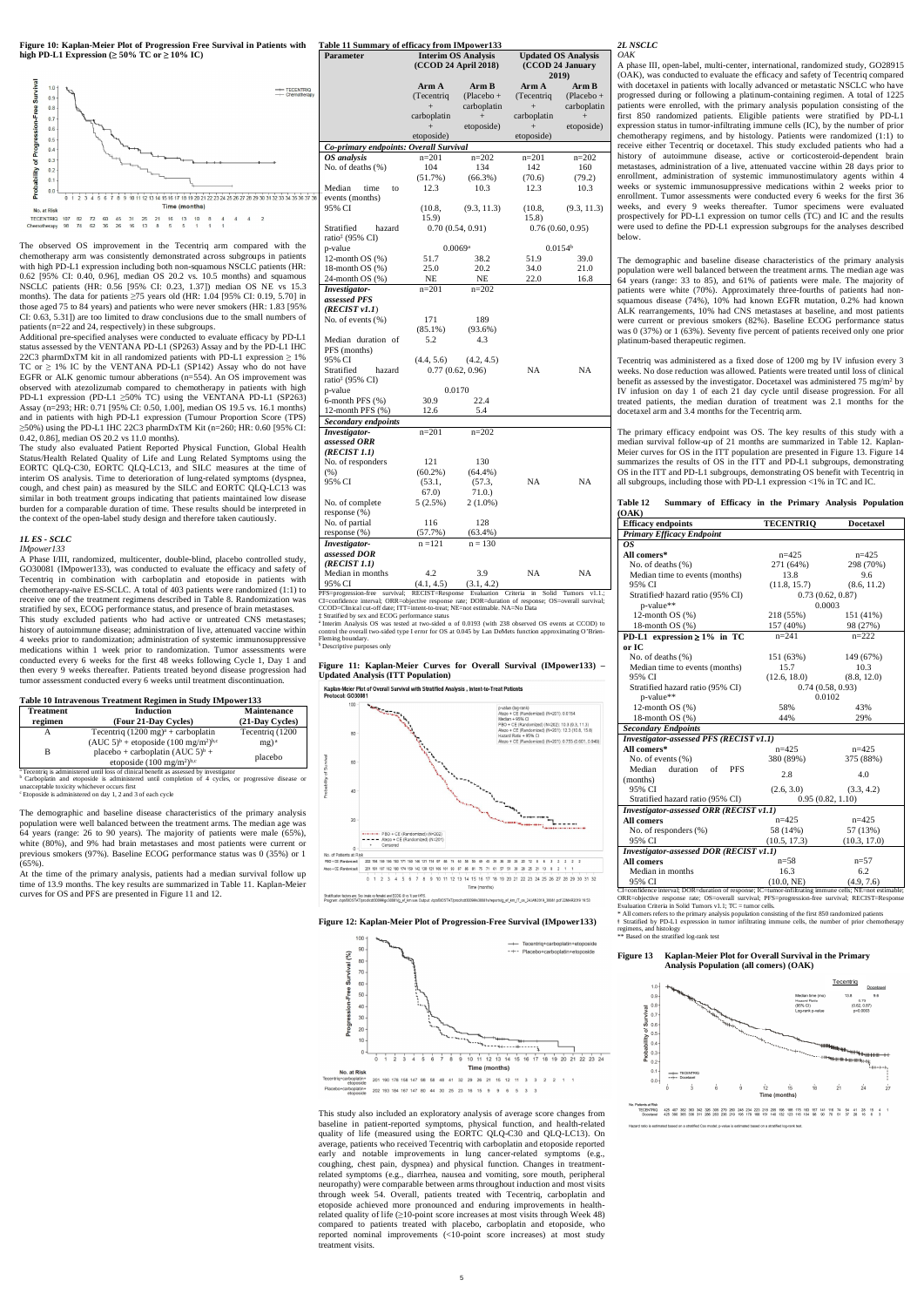## **Figure 14 Forest Plot of Overall Survival by PD-L1 Expression in the Primary Analysis Population (OAK)**

An improvement in OS was observed with Tecentriq compared to docetaxel in both non-squamous NSCLC patients (hazard ratio [HR] of 0.73, 95% CI: 0.60, 0.89; median OS of 15.6 vs. 11.2 months for Tecentriq and docetaxel, respectively) and squamous NSCLC patients (HR of 0.73, 95% CI: 0.54, 0.98; median OS of 8.9 vs. 7.7 months for Tecentriq and docetaxel, respectively). The observed OS improvement was consistently demonstrated across subgroups of patients including those with brain metastases at baseline (HR of 0.54, 95% CI: 0.31, 0.94; median OS of 20.1 vs. 11.9 months for Tecentriq and docetaxel respectively) and patients who were never smokers (HR of 0.71, 95% CI: 0.47, 1.08; median OS of 16.3 vs. 12.6 months for Tecentriq and docetaxel, respectively). However, patients with EGFR mutations did not show improved OS with Tecentriq compared to docetaxel (HR of 1.24, 95% CI: 0.71, 2.18; median OS of 10.5 vs. 16.2 months for Tecentriq and docetaxel respectively). Prolonged time to deterioration of patient-reported pain in chest as measured by the EORTC QLQ-LC13 was observed with Tecentriq compared with docetaxel (HR 0.71, 95% CI: 0.49, 1.05; median not reached in either arm). The time to deterioration in other lung cancer symptoms (i.e. cough, dyspnea, and arm/shoulder pain) as measured by the EORTC QLQ-LC13 was similar between Tecentriq and docetaxel. The average global health status and functioning scores (i.e. physical, role, social, emotional, and cognitive) as measured by the EORTC QLQ-C30 did not show clinically meaningful deterioration over time for both treatment groups, suggesting maintained health-related quality of life and patient-reported functioning for patients remaining on treatment.

#### *POPLAR*

Patients were excluded if they had a history of autoimmune disease; administration of a live, attenuated vaccine within 4 weeks prior to randomization; administration of systemic immunostimulatory agents within 4 weeks or systemic immunosuppressive medications within 2 weeks prior to randomization; untreated or corticosteroid-dependent brain metastases. Tumor assessments were performed every 8 weeks  $(\pm 1$  week) for the first 12 months after Cycle 1, day 1 and every 12 weeks  $(\pm 1$  week) thereafter.

A phase II, multi-center, international, randomized, open-label, controlled study GO28753 (POPLAR), was conducted in patients with locally advanced or metastatic NSCLC. The primary efficacy outcome was overall survival. A total of 287 patients were randomized 1:1 to receive either Tecentriq or docetaxel. Randomization was stratified by PD-L1 expression status in IC, by the number of prior chemotherapy regimens and by histology. An updated analysis with a total of 200 deaths observed and a median survival follow-up of 22 months showed a median OS of 12.6 months in patients treated with TECENTRIQ, vs. 9.7 months in patients treated with docetaxel (HR of 0.69, 95% CI: 0.52, 0.92). ORR was 15.3% vs. 14.7% and median DOR was 18.6 months vs. 7.2 months for Tecentriq vs. docetaxel, respectively.

## *1L TNBC*

## *IMpassion130*

A phase III, double-blind, two-arm, randomized, placebo-controlled study, WO29522 (IMpassion130), was conducted to evaluate the efficacy and safety of Tecentriq in combination with nab-paclitaxel, in patients with unresectable locally advanced or metastatic TNBC who had not received prior chemotherapy for metastatic disease. A total of 902 patients were enrolled and stratified by presence of liver metastases, prior taxane treatment, and by PD-L1 expression status in tumor-infiltrating immune cells (IC) (PD-L1 stained tumour-infiltrating immune cells [IC] in <1% of the tumour area vs.  $\geq$ 1% of the tumour area). Patients were randomized to receive Tecentriq (840 mg) or placebo IV infusions on Days 1 and 15 of every 28-day cycle, plus nab-paclitaxel (100 mg/m<sup>2</sup>) administered via IV infusion on Days 1, 8 and 15 of every 28-day cycle. Patients received treatment until radiographic disease progression per RECIST v1.1, or unacceptable toxicity. Treatment with Tecentriq could be continued when nabpaclitaxel was stopped due to unacceptable toxicity.

‡ Stratified by presence of liver metastases, and by prior taxane treatment<br>PFS=progression-free survival; RECIST=Response Evaluation Criteria in Solid Tumors v1.1.;<br>CI=confidence interval; ORR=objecti NE=not estimable

184 170 160 132 113 95 85 72 66 62 54 47 28 14 Placebo + nab-paciliaxel Patient-reported endpoints measured by the EORTC QLQ-C30 suggest that patients maintained their global health status/health-related quality of life (HRQoL), physical functioning, and role functioning while on treatment. No differences in the time to a  $\geq$ 10-point deterioration in HRQoL (HR: 0.94; 95% CI: 0.69, 1.28), physical function (HR: 1.02; 95% CI: 0.76, 1.37), or role function (HR: 0.77; 95% CI: 0.57, 1.04) were observed between the two arms. Mean scores at baseline for HRQoL (67.5 Tecentriq and nab-paclitaxel vs. 65.0 placebo and nab-paclitaxel), physical function (82.7 vs. 79.4), and role function (73.6 vs. 71.7) were comparable between arms; as well as throughout the course of treatment. In both arms, HRQoL, physical function and role function remained stable during treatment, with no clinically meaningful changes (a  $\geq$ 10-point difference from baseline mean score) observed.

The demographic and baseline disease characteristics of the study population were well balanced between the treatment arms. Most patients were women (99.6%). Sixty-seven percent of patients were white (67.5%), 17.8% were Asian, 6.5% were Black or African American, and 4.4% were American Indian or Alaskan Native. The median age was 55 years (range: 20-86). Baseline ECOG performance status was 0 (58.4%) or 1 (41.3%). Overall, 41% of enrolled patients had PD-L1 expression ≥1%, 27% had liver metastases and 7% brain metastases at baseline. Approximately half the patients had received a taxane (51%) or anthracycline (54%) in the (neo) adjuvant setting. Patient demographics and baseline tumor disease in the PD-L1 expression ≥1% population were generally representative of the broader study population.

PFS, ORR and DOR results for patients with PD-L1 expression ≥1% with a median survival follow up of 13 months are summarized in Table 13 and Figure 15. In addition, PFS benefit was observed in subgroups.

A final OS analysis was performed in patients with PD-L1 expression ≥1% with a median follow-up of 19.12 months. OS results are presented in Table 13 and Figure 16.

**Table 13 Summary of efficacy in patients with PD-L1 expression ≥1% IC (IMpassion130)**

| <b>Mpassion130)</b>                           |                     |                |  |
|-----------------------------------------------|---------------------|----------------|--|
| Key efficacy endpoints                        | $Tecentriq + nab -$ | Placebo +      |  |
|                                               | paclitaxel          | nab-paclitaxel |  |
| Co-primary endpoints                          |                     |                |  |
| Investigator-assessed PFS (RECIST             | $n=185$             | $n=184$        |  |
| v1.1)                                         |                     |                |  |
| No. of events (%)                             | 138 (74.6%)         | 157 (85.3%)    |  |
| Median duration of PFS (months)               | 7.5                 | 5.0            |  |
| 95% CI                                        | (6.7, 9.2)          | (3.8, 5.6)     |  |
| Stratified hazard ratio <sup>‡</sup> (95% CI) | 0.62(0.49, 0.78)    |                |  |
| p-value <sup>1</sup>                          | < 0.0001            |                |  |
| 12-month PFS (%)                              | 29.1                | 16.4           |  |
| OS.                                           | $n=185$             | $n=184$        |  |
| No. of deaths (%)                             | 120 (64.9%)         | 139 (75.5%)    |  |
| Median time to events (months)                | 25.4                | 17.9           |  |
| 95% CI                                        | (19.6, 30.7)        | (13.6, 20.3)   |  |
| Stratified hazard ratio <sup>‡</sup> (95% CI) | 0.67(0.53, 0.86)    |                |  |
| p-value <sup>1,2</sup>                        | 0.0016              |                |  |
| <b>Secondary endpoints</b>                    |                     |                |  |
| Investigator-assessed ORR (RECIST             | $n=185$             | $n=183$        |  |
| 1.1)                                          |                     |                |  |
| No. of responders (%)                         | 109 (58.9%)         | 78 (42.6%)     |  |
| 95% CI                                        | (51.5, 66.1)        | (35.4, 50.1)   |  |
| No. of complete response (%)                  | 19 (10.3%)          | $2(1.1\%)$     |  |
| No. of partial response (%)                   | 90 (48.6%)          | 76 (41.5%)     |  |
| No. of stable disease                         | 38 (20.5%)          | 49 (26.8%)     |  |
| <b>Investigator-assessed DOR</b>              | $n=109$             | $n = 78$       |  |
| Median in months                              | 8.5                 | 5.5            |  |
| 95% CI                                        | (7.3, 9.7)          | (3.7, 7.1)     |  |
| Unstratified hazard ratio (95% CI)            | 0.60(0.43, 0.86)    |                |  |
| Based on the stratified log-rank test         |                     |                |  |

1. Based on the stratified log-rank test 2. OS comparisons between treatment arms in patients with PD-L1 expression ≥1% were not formally tested, as per the pre-specified analysis hierarchy.

Based on stratified log-rank test 2. Based on stratified Cochran-Mantel-Haenszel test

**Figure 15: Kaplan-Meier Plot for Progression Free Survival in patients with PD-L1 expression ≥1% IC (IMpassion130)**







#### *HCC IMbrave150*

A global phase III, randomized, multi-center, open-label study, YO40245 (IMbrave150), was conducted to evaluate the efficacy and safety of Tecentriq in combination with Avastin, in patients with locally advanced or metastatic and/or unresectable HCC, who have not received prior systemic treatment. A total of 501 patients were randomized (2:1) to receive either Tecentriq 1200 mg and 15 mg/kg of Avastin every 3 weeks administered via IV infusion, or sorafenib 400 mg orally twice per day. Randomization was stratified by geographic region (Asia excluding Japan vs. rest of world), macrovascular invasion and/or extrahepatic spread (presence vs. absence), baseline AFP (<400 vs. ≥400 ng/mL) and ECOG performance status (0 vs. 1). Patients in both arms received treatment until loss of clinical benefit, or unacceptable toxicity. Patients could discontinue either Tecentriq or Avastin (e.g., due to adverse events) and continue on singleagent therapy until loss of clinical benefit or unacceptable toxicity associated with the single-agent.

The study enrolled adults who were Child-Pugh A, ECOG 0/1 and who had not received prior systemic treatment. Bleeding (including fatal events) is a known adverse reaction with Avastin and upper gastrointestinal bleeding is a common and life threatening complication in patients with HCC. Hence, patients were required to be evaluated for the presence of varices within 6 months prior to treatment, and were excluded if they had variceal bleeding within 6 months prior to treatment, untreated or incompletely treated varices with bleeding or high risk of bleeding. Patients were also excluded if they had moderate or severe ascites; history of hepatic encephalopathy; a history of autoimmune disease; administration of a live, attenuated vaccine within 4 weeks prior to randomization; administration of systemic immunostimulatory agents within 4 weeks or systemic immunosuppressive medications within 2 weeks prior to randomization; untreated or corticosteroid-dependent brain metastases. Tumor assessments were performed every 6 weeks for the first 54 weeks following Cycle 1, Day 1, then every 9 weeks thereafter.

The demographic and baseline disease characteristics of the study population were well balanced between the treatment arms. The median age was 65 years

#### No. of Patients at Risk

Atezo + Ber<br>Sorafenib 336 329 320 312 302 288 276 263 252 240 233 221 214 209 202 192 186 175 164 156 134 105 80 57 42 24 12 11 2 NE<br>165 158 144 133 128 119 106 96 92 88 85 81 78 72 66 64 61 58 55 49 44 32 24 18 12 7 3 2 NE NE analysis. Stratification factors include geographic region (A<br>) and AFP (<400 vs >=400 ng/ml) at screening per lxRS.

(range: 26 to 88 years) and 83% were male. The majority of patients were Asian (57%) and white (35%). 40% were from Asia (excluding Japan), while 60% were from rest of world. Approximately 75% of patients presented with macrovascular invasion and/or extrahepatic spread and 37% had a baseline AFP ≥400 ng/mL. Baseline ECOG performance status was 0 (62%) or 1 (38%). The primary risk factors for the development of HCC were Hepatitis B virus infection in 48% of patients, Hepatitis C virus infection in 22% of patients, and non-viral disease in 31% of patients. HCC was categorized as Barcelona Clinic Liver Cancer (BCLC) stage C in 82% of patients, stage B in 16% of patients, and stage A in 3% of patients.

The co-primary efficacy endpoints were OS and IRF-assessed PFS according to RECIST v1.1. At the time of the primary analysis, patients had a median survival follow up time of 8.6 months. The data demonstrated a statistically significant improvement in OS and PFS as assessed by IRF per RECIST v1.1 with Tecentriq + Avastin compared to sorafenib. A statistically significant improvement was also observed in confirmed objective response rate (ORR) by IRF per RECIST v1.1 and HCC modified RECIST (mRECIST). The key efficacy results from the primary analysis are summarized in Table 14.

A descriptive updated efficacy analysis was performed with a median survival follow up time of 15.6 months. The key results from the updated analysis are summarized in Table 15. Kaplan-Meier curves for OS (updated analysis) and PFS (primary analysis) are presented in Figures 17 and 18, respectively.

#### **Table 14 Summary of efficacy (IMbrave150 Primary Analysis)**

| <b>Key efficacy endpoints</b>                                                                                               | Tecentriq + Avastin |                  | Sorafenib          |            |
|-----------------------------------------------------------------------------------------------------------------------------|---------------------|------------------|--------------------|------------|
| <b>OS</b>                                                                                                                   | $n=336$             |                  | $n=165$            |            |
| No. of deaths $(\% )$                                                                                                       | 96 (28.6%)          |                  | 65 (39.4%)         |            |
| Median time to event (months)                                                                                               | NE.                 |                  | 13.2               |            |
| 95% CI                                                                                                                      | (NE, NE)            |                  | (10.4, NE)         |            |
| Stratified hazard ratio <sup>‡</sup> (95% CI)                                                                               |                     | 0.58(0.42, 0.79) |                    |            |
| $p$ -value <sup>1</sup>                                                                                                     |                     | 0.0006           |                    |            |
| $6$ -month OS $(\%)$                                                                                                        | 84.8%               |                  | 72.3%              |            |
|                                                                                                                             | <b>RECIST v1.1</b>  |                  | <b>HCC</b> mRECIST |            |
|                                                                                                                             | Tecentriq           | Sorafenib        | Tecentriq          | Sorafenib  |
|                                                                                                                             | + Avastin           |                  | + Avastin          |            |
| <b>IRF-assessed PFS</b>                                                                                                     | $n=336$             | $n=165$          | $n=336$            | $n=165$    |
| No. of events $(\% )$                                                                                                       | 197                 | 109              | 199                | 111        |
|                                                                                                                             | $(58.6\%)$          | $(66.1\%)$       | $(59.2\%)$         | (67.3%)    |
| Median duration of PFS                                                                                                      | 6.8                 | 4.3              | 6.8                | 4.2        |
| (months)                                                                                                                    |                     |                  |                    |            |
| 95% CI                                                                                                                      | (5.8, 8.3)          | (4.0, 5.6)       | (5.7, 7.7)         | (4.0, 5.5) |
| Stratified hazard ratio <sup>‡</sup> (95% CI)                                                                               | 0.59(0.47, 0.76)    |                  | 0.59(0.46, 0.74)   |            |
| $p$ -value <sup>1</sup>                                                                                                     | < 0.0001            |                  | N/A                |            |
| 6-month PFS                                                                                                                 | 54.5%               | 37.2%            | 54.3%              | 36.4%      |
| <b>IRF-assessed ORR</b>                                                                                                     | $n = 326$           | $n=159$          | $n=325$            | $n = 1.58$ |
| No. of confirmed responders (%)                                                                                             | 89                  | 19               | 108                | 21         |
|                                                                                                                             | $(27.3\%)$          | $(11.9\%)$       | $(33.2\%)$         | $(13.3\%)$ |
| 95% CI                                                                                                                      | (22.5,              | (7.4,            | (28.1,             | (8.4,      |
|                                                                                                                             | 32.5)               | 18.0             | 38.6)              | 19.6)      |
| $p$ -value <sup>2</sup>                                                                                                     | < 0.0001            |                  | < 0.0001           |            |
| No. of complete responses (%)                                                                                               | 18 (5.5%)           | $\Omega$         | 33                 | $3(1.9\%)$ |
|                                                                                                                             |                     |                  | $(10.2\%)$         |            |
| No. of partial responses (%)                                                                                                | 71                  | 19               | 75                 | 18         |
|                                                                                                                             | $(21.8\%)$          | $(11.9\%)$       | $(23.1\%)$         | $(11.4\%)$ |
| No. of stable disease (%)                                                                                                   | 151                 | 69               | 127                | 66         |
|                                                                                                                             | $(46.3\%)$          | $(43.4\%)$       | $(39.1\%)$         | $(41.8\%)$ |
| <b>IRF-assessed DOR</b>                                                                                                     | $n=89$              | $n=19$           | $n=108$            | $n=21$     |
| Median in months                                                                                                            | NE                  | 6.3              | NE                 | 6.3        |
| 95% CI                                                                                                                      | (NE, NE)            | (4.7, NE)        | (NE, NE)           | (4.9, NE)  |
| 6-month DOR (%)<br>Stratified by geographic racion (Acio excluding Japan vs. rest of world), meansycoupler investion and/or | 87.6%               | 59.1%            | 82.3%              | 62.5%      |

Stratified by geographic region (Asia excluding Japan vs. rest of world), macrovascular invasion and/or extrahepatic spread (presence vs. absence), and baseline AFP (<400 vs. ≥400 ng/mL)

PFS=progression-free survival; RECIST=Response Evaluation Criteria in Solid Tumors v1.1; HCC mRECIST = Modified RECIST Assessment for Hepatocellular Carcinoma ; CI=confidence interval; ORR=objective response rate; DOR=duration of response; OS=overall survival; NE=not estimable; N/A=not applicable

|  |  |  |  | Table 15 Summary of efficacy (IMbrave150 Updated Analysis) |  |  |
|--|--|--|--|------------------------------------------------------------|--|--|
|  |  |  |  |                                                            |  |  |

| <b>Key efficacy endpoints</b>                    | Atezolizumab +<br><b>Bevacizumab</b> | Sorafenib     |  |
|--------------------------------------------------|--------------------------------------|---------------|--|
| <b>OS</b>                                        | $n=336$                              | $n=165$       |  |
| No. of deaths $(\%)$                             | 180 (53.6%)                          | $100(60.6\%)$ |  |
| Median time to event.<br>(months)                | 19.2                                 | 13.4          |  |
| 95% CI                                           | (17.0, 23.7)                         | (11.4, 16.9)  |  |
| Stratified hazard ratio <sup>1</sup><br>(95% CI) | 0.66(0.52, 0.85)                     |               |  |
| IRF-assessed ORR,<br><b>RECIST 1.1</b>           | $n=326$                              | $n=159$       |  |
| No. of confirmed<br>responders $(\%)^*$          | 97 (29.8%)                           | 18 (11.3%)    |  |
| 95% CI                                           | (24.8, 35.0)                         | (6.9, 17.3)   |  |
| IRF-assessed DOR,<br><b>RECIST 1.1</b>           | $n=97$                               | $n=18$        |  |
| Median in months                                 | 18.1                                 | 14.9          |  |
| 95% CI                                           | (14.6, NE)                           | (4.9, 17.0)   |  |

‡ Stratified by geographic region (Asia excluding Japan vs rest of world), m extrahepatic spread (presence vs. absence), and baseline AFP (<400 vs. ≥400 ng/mL)  $*$  No. of complete responses (%): 25 (7.7%) in the atezolizumab + bevacizumab arm and 1 (0.6%) in the sorafenib arm

PFS=progression-free survival; RECIST=Response Evaluation Criteria in Solid Tumors v1.1;

CI=confidence interval; ORR=objective response rate; DOR=duration of respoe; OS=overall survival; NE=not estimable

**Figure 17: Kaplan-Meier curve for Overall Survival (IMbrave150 Updated Analysis)**



**Figure 18 Kaplan-Meier Plot for Progression-Free Survival per RECIST v1.1 (IMbrave150 Primary Analysis)**